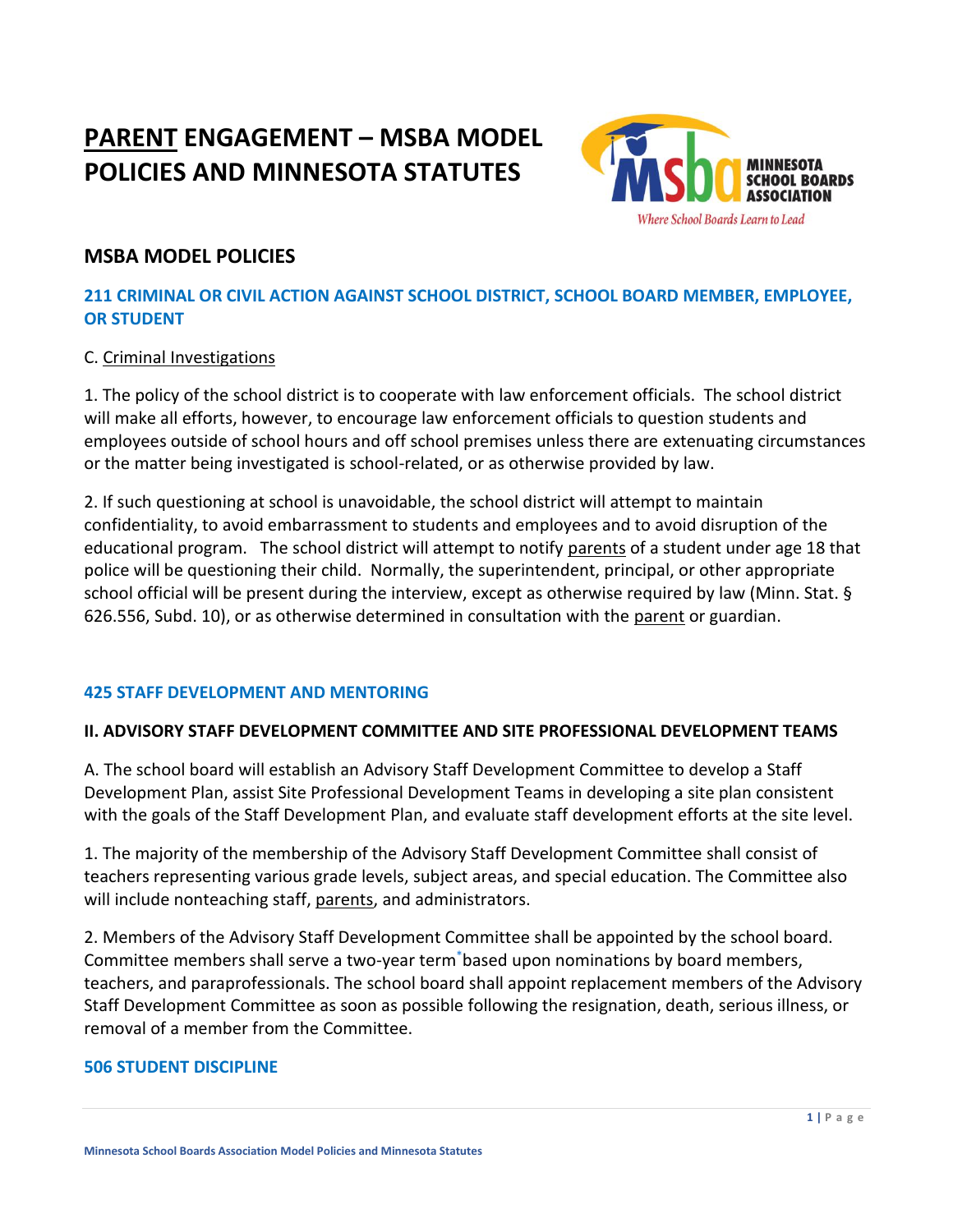#### **IX. DISMISSAL**

#### C. Suspension Procedures

2. If a student's total days of removal from school exceed ten (10) cumulative days in a school year, the school district shall make reasonable attempts to convene a meeting with the student and the student's parent or guardian before subsequently removing the student from school and, with the permission of the parent or guardian, arrange for a mental health screening for the student at the parent or guardian's expense. The purpose of this meeting is to attempt to determine the student's need for assessment or other services or whether the parent or guardian should have the student assessed or diagnosed to determine whether the student needs treatment for a mental health disorder.

#### D. Expulsion and Exclusion Procedures

5. The student and parent or guardian shall be provided written notice of the school district's intent to initiate expulsion or exclusion proceedings. This notice shall be served upon the student and his or her parent or guardian personally or by mail, and shall contain a complete statement of the facts; a list of the witnesses and a description of their testimony; state the date, time and place of hearing; be accompanied by a copy of the Pupil Fair Dismissal Act, Minn. Stat. §§ 121A.40-121A.56; describe alternative educational services accorded the student in an attempt to avoid the expulsion proceedings; and inform the student and parent or guardian of their right to: (1) have a representative of the student's own choosing, including legal counsel at the hearing; (2) examine the student's records before the hearing; (3) present evidence; and (4) confront and cross-examine witnesses. The school district shall advise the student's parent or guardian that free or low-cost legal assistance may be available and that a legal assistance resource list is available from the Minnesota Department of Education (MDE).

#### **513 STUDENT PROMOTION, RETENTION, AND PROGRAM DESIGN**

#### C. Program Design

1. The superintendent, with participation of the professional staff and parents, shall develop and implement programs to challenge students that are consistent with the needs of students at every level. A process to assess and evaluate students for program assignment shall be developed in coordination with such programs. Opportunities for special programs and placement outside of the school district shall also be developed as additional options. All programs will be aligned with creating the World's Best Workforce.

#### **514 BULLYING PROHIBITION POLICY**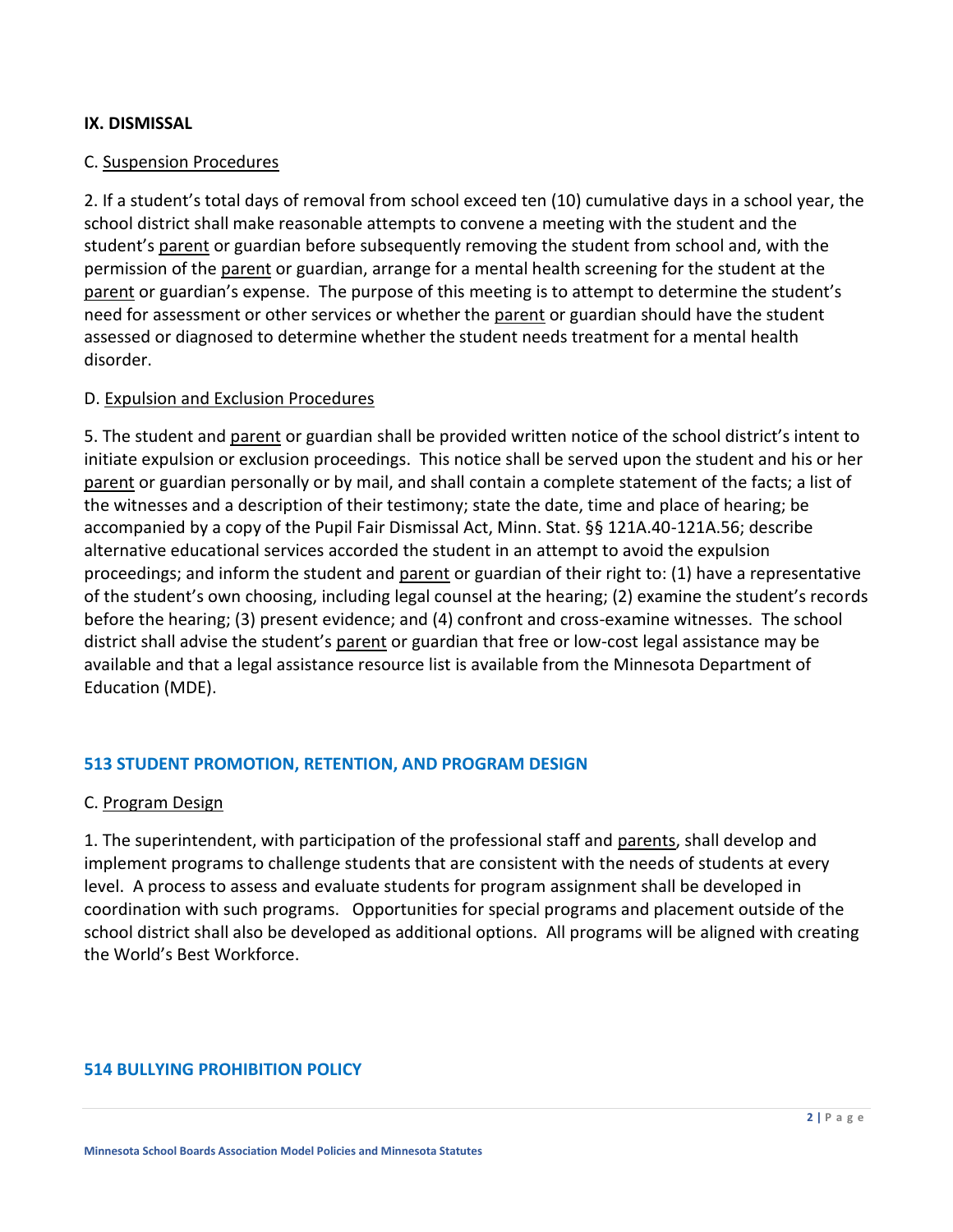#### **VII. TRAINING AND EDUCATION**

E. The administration is encouraged to provide developmentally appropriate instruction and is directed to review programmatic instruction to determine if adjustments are necessary to help students identify and prevent or reduce bullying and other prohibited conduct, to value diversity in school and society, to develop and improve students' knowledge and skills for solving problems, managing conflict, engaging in civil discourse, and recognizing, responding to, and reporting bullying or other prohibited conduct, and to make effective prevention and intervention programs available to students.

The administration must establish strategies for creating a positive school climate and use evidencebased social-emotional learning to prevent and reduce discrimination and other improper conduct.

The administration is encouraged, to the extent practicable, to take such actions as it may deem appropriate to accomplish the following:

1. Engage all students in creating a safe and supportive school environment.

2. Partner with parents and other community members to develop and implement prevention and intervention programs.

3. Engage all students and adults in integrating education, intervention, and other remedial responses into the school environment.

4. Train student bystanders to intervene in and report incidents of bullying and other prohibited conduct to the schools' primary contact person.

5. Teach students to advocate for themselves and others.

6. Prevent inappropriate referrals to special education of students who may engage in bullying or other prohibited conduct; and

7. Foster student collaborations that, in turn, foster a safe and supportive school climate.

#### **520 STUDENT SURVEYS**

#### **IV. STUDENT SURVEYS CONDUCTED AS PART OF DEPARTMENT OF EDUCATION PROGRAM**

C. A school district that receives funds under any program funded by the U.S. Department of Education shall develop local policies consistent with Sections IV.A. and IV.B., above, concerning student privacy, parental access to information, and administration of certain physical examinations to minors.

1. The following policies are to be adopted in consultation with parents: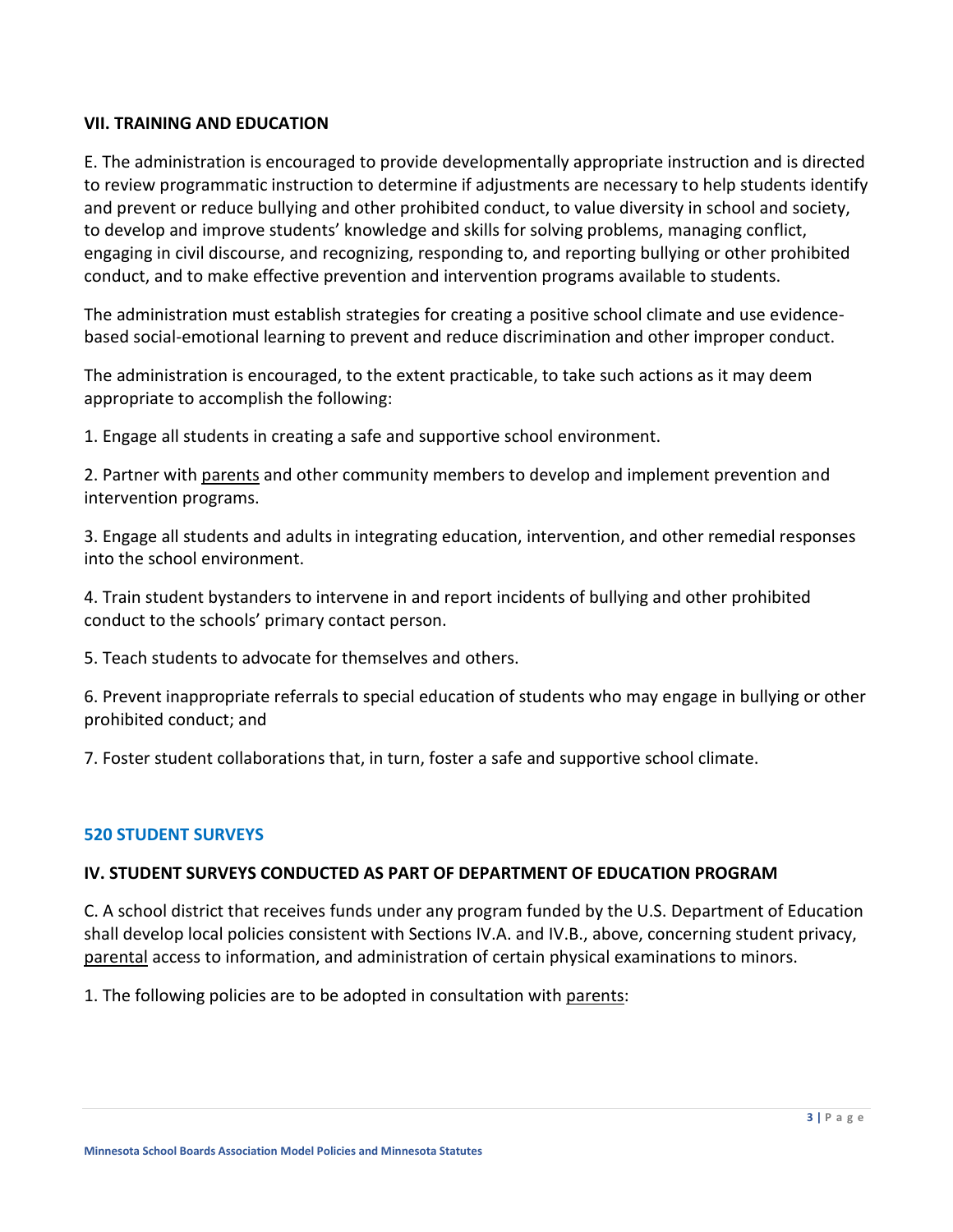a. The right of a parent to inspect, on request, a survey, including an evaluation, created by a third party before the survey is administered or distributed by a school to a student, including procedures for granting a parent's request for reasonable access to such survey within a reasonable period of time after the request is received.

"Parent" means a legal guardian or other person acting *in loco parentis* (in place of a parent), such as a grandparent or stepparent with whom the child lives, or a person who is legally responsible for the welfare of the child.

b. Arrangements to protect student privacy in the event of the administration or distribution of a survey, including an evaluation, to a student which contains one or more of the items listed in Section IV.B., above, including the right of a parent of a student to inspect, on request, any such survey.

c. The right of a parent of a student to inspect, on request, any instructional material used as part of the educational curriculum for the student and procedures for granting a request by a parent for such access within a reasonable period of time after the request is received.

"Instructional material" means instructional content that is provided to a student, regardless of format, including printed or representational materials, audio-visual materials, and materials in electronic or digital formats (i.e., materials accessible through the Internet). The term does not include academic tests or academic assessments.

d. The administration of physical examinations or screenings that the school district may administer to a student. This provision does not apply to a survey administered to a student in accordance with the Individuals with Disabilities Education Act (20 U.S.C. § 1400, *et seq.*).

e. The collection, disclosure, or use of personal information collected from students for the purpose of marketing or for selling that information (or otherwise providing the information to others for that purpose), including arrangements to protect student privacy that are provided by the school district in the event of such collection, disclosure, or use.

- (1) "Personal information" means individually identifiable information including a student or parent's first and last name; a home or other physical address (including street name and the name of the city or town); a telephone number; or a Social Security identification number.
- (2) This provision does not apply to the collection, disclosure, or use of personal information collected from students for the exclusive purpose of developing, evaluating, or providing educational products or services for, or to, students or educational institutions, such as:
- (a) college or other post-secondary education recruitment or military;
- (b) book clubs, magazines, and programs providing access to low cost literary products;
- (c) curriculum and instructional materials used by elementary and secondary schools;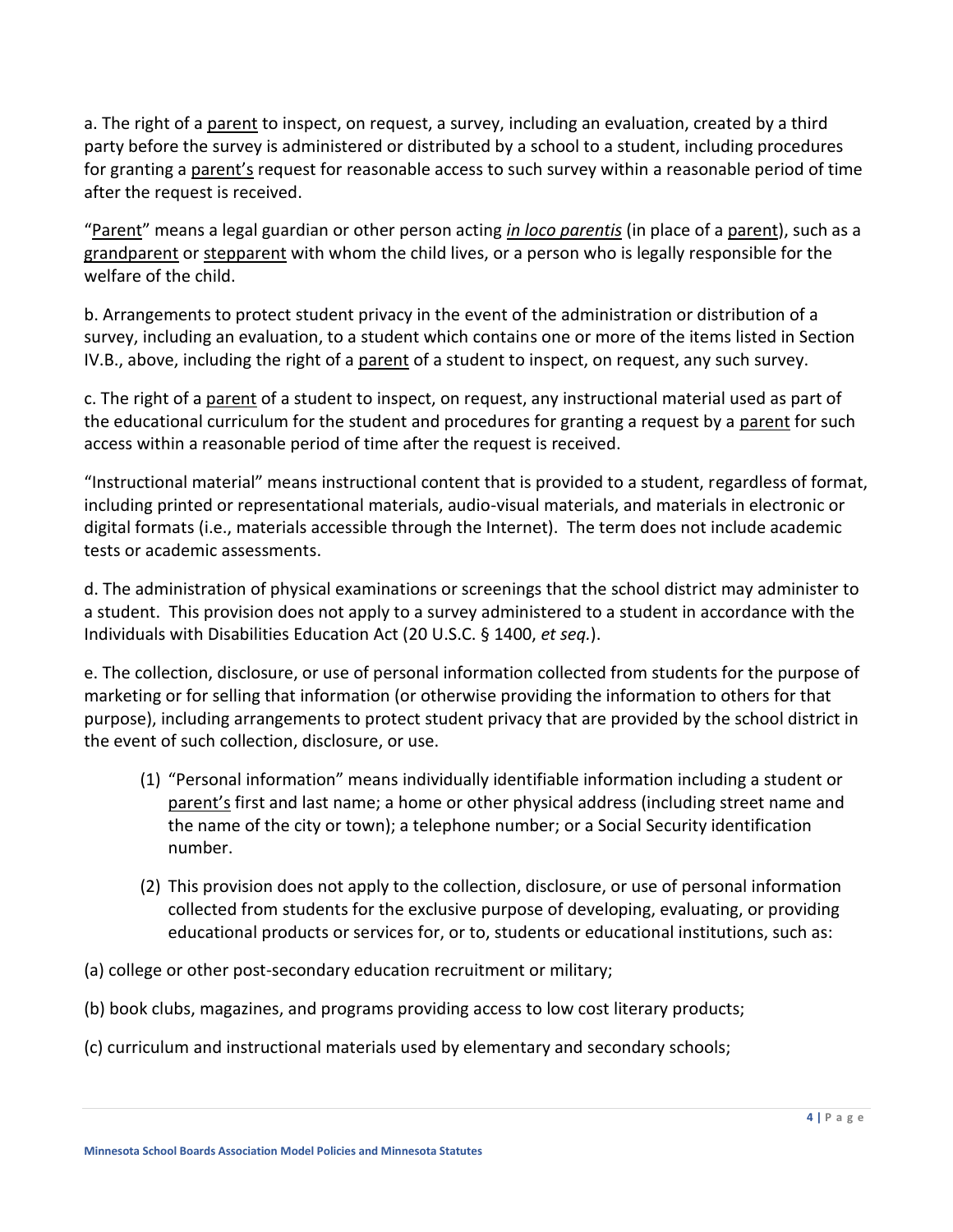(d) tests and assessments used by elementary schools and secondary schools to provide cognitive, evaluative, diagnostic, clinical, aptitude, or achievement information about students, or to generate other statistically useful data for the purpose of securing such tests and assessments and the subsequent analysis and public release of the aggregate data from such tests and assessments;

(e) the sale by students of products or services to raise funds for school-related or education-related activities; and

(f) student recognition programs.

(3) The right of a parent to inspect, on request, any instrument used in the collection of information, as described in Section IV.C.1., Subparagraph e., above, before the instrument is administered or distributed to a student and procedures for granting a request by a parent for reasonable access to such an instrument within a reasonable period of time after the request is received.

### **525 VIOLENCE PREVENTION [APPLICABLE TO STUDENTS AND STAFF**

#### **IV. PREVENTION STRATEGIES**

C. Coordinate a local school security review committee or task force comprised of school officials, law enforcement, parents, students, and other youth service providers to advise on policy implementation.

#### **533 WELLNESS**

#### **V. WELLNESS LEADERSHIP AND COMMUNITY INVOLVEMENT**

1. The Wellness Coordinator will permit parents, students, representatives of the school food authority, teachers of physical education, school health professionals, the school board, school administrators, and the general public to participate in the development, implementation, and periodic review and update of the wellness policy.

2. The Wellness Coordinator will hold meetings, from time to time, for the purpose of discussing the development, implementation, and periodic review and update of the wellness policy. All meeting dates and times will be posted on the school district's website and will be open to the public.

#### **601 SCHOOL DISTRICT CURRICULUM AND INSTRUCTION GOALS**

#### **IV. LONG-TERM STRATEGIC PLAN**

C. Every child is reading at or above grade level no later than the end of grade 3, including English learners, and teachers provide comprehensive, scientifically based reading instruction, including a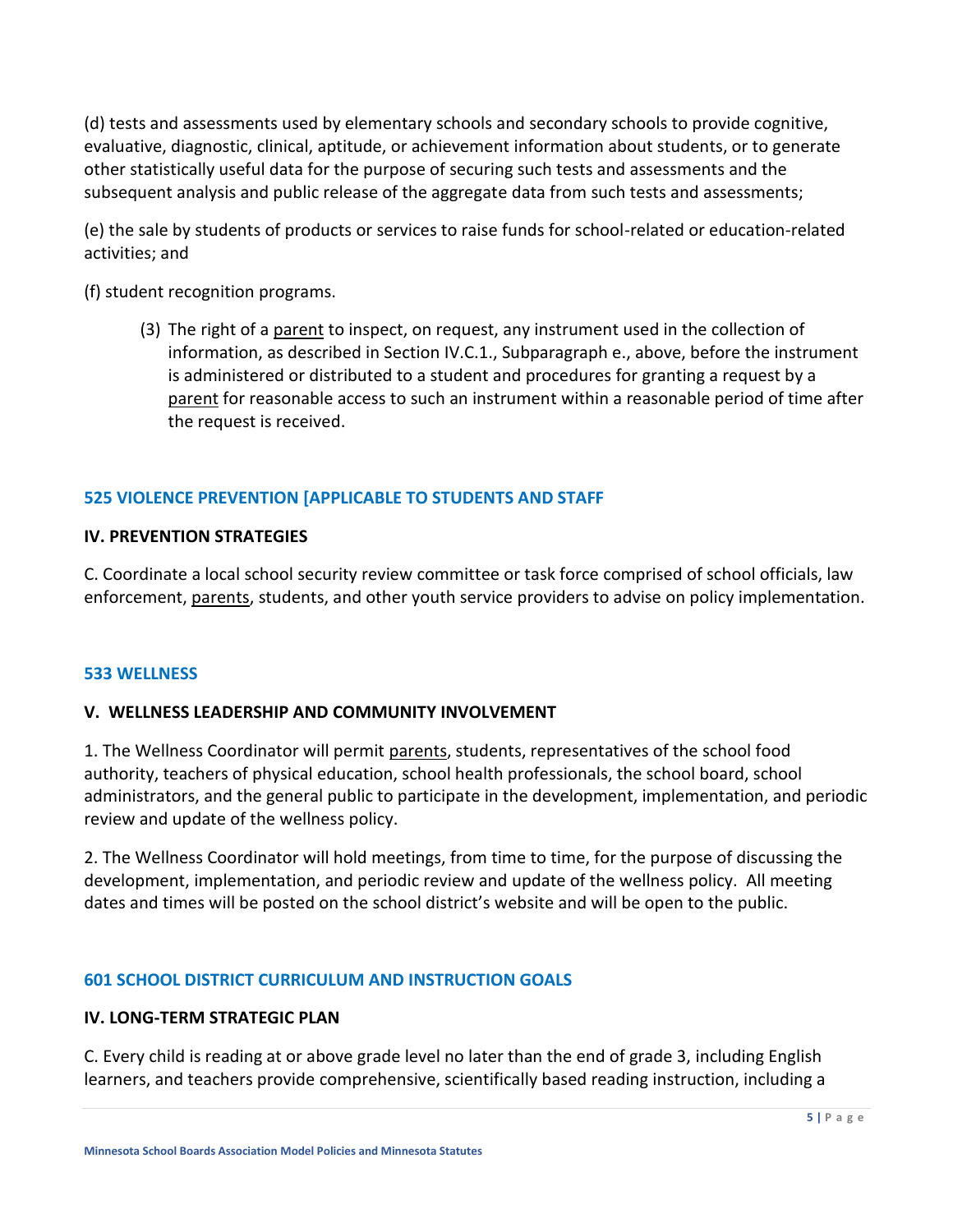program or collection of instructional practices that is based on valid, replicable evidence showing that, when the programs or practices are used, students can be expected to achieve, at a minimum, satisfactory reading progress. The program or collection of practices must include, at a minimum, effective, balanced instruction in all five areas of reading (phonemic awareness, phonics, fluency, vocabulary development, and reading comprehension), as well as instructional strategies for continuously assessing, evaluating, and communicating the student's reading progress and needs.

8. The school district will provide a personal learning plan for a student who is unable to demonstrate grade-level proficiency, as measured by the statewide reading assessment in grade 3. The school district will determine the format of the personal learning plan in collaboration with the student's educators and other appropriate professionals. The school district will develop the personal learning plan in consultation with the student's parent or guardian. The personal learning plan will address knowledge gaps and skill deficiencies through strategies such as specific exercises and practices during and outside of the school day, periodic assessments, and reasonable timelines. The personal learning plan may include grade retention if it is in the student's best interest. The student's school will maintain and regularly update and modify the personal learning plan until the student reads at grade level. This paragraph does not apply to a student under an Individualized Education Program.

#### **603 CURRICULUM DEVELOPMENT**

#### **III. RESPONSIBILITY**

B. A district advisory committee shall provide assistance at the request of the superintendent. The advisory committee membership shall be a reflection of the community and, to the extent possible, shall reflect the diversity of the district and its school sites, and shall include parent, teacher, support staff, student, community residents, and administration representation, and shall provide translation to the extent appropriate and practicable. Whenever possible, parents and other community residents shall comprise at least two-thirds of advisory committee members.

#### **604 INSTRUCTIONAL CURRICULUM**

#### **II. GENERAL STATEMENT OF POLICY**

H. The school district shall assist all students by no later than grade 9 to explore their educational college and career interests, aptitudes, and aspirations and develop a plan for a smooth and successful transition to postsecondary education or employment. All students' plans must:

9. be reviewed and revised at least annually by the student, the student's parent or guardian, and the school district to ensure that the student's course-taking schedule keeps the student making adequate progress to meet state and local academic standards and high school graduation requirements and with a reasonable chance to succeed with employment or postsecondary education without the need to first complete remedial course work.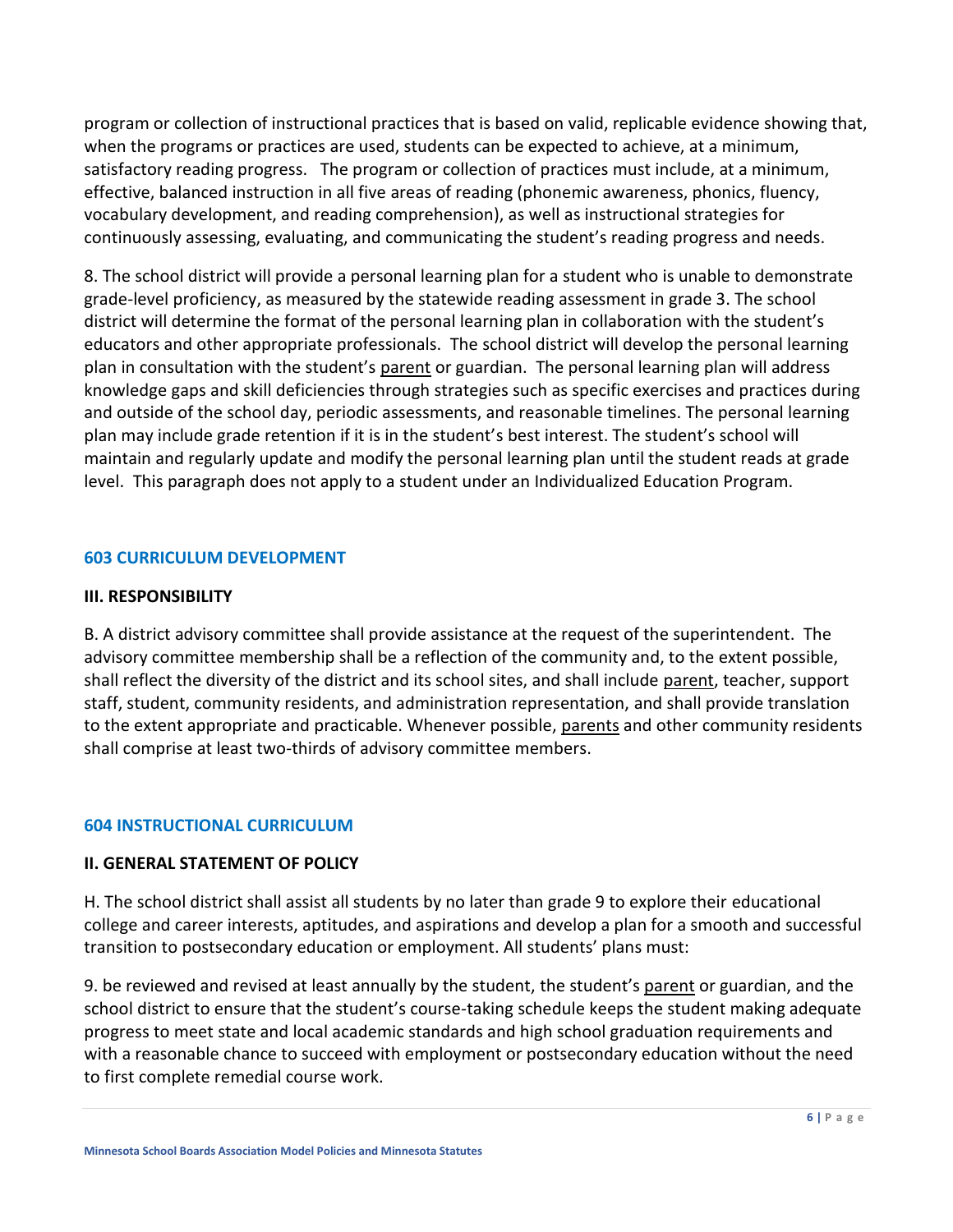#### **606 TEXTBOOKS AND INSTRUCTIONAL MATERIALS**

#### **III. RESPONSIBILITY OF SELECTION**

C. The superintendent shall be responsible for developing procedures and guidelines to establish an orderly process for the review and recommendation of textbooks and other instructional materials by the professional staff. Such procedures and guidelines shall provide opportunity for input and consideration of the views of students, parents, and other interested members of the school district community. This procedure shall be coordinated with the school district's curriculum development effort and may utilize advisory committees.

#### **612.1 DEVELOPMENT OF PARENT AND FAMILY ENGAGEMENT POLICIES FOR TITLE I PROGRAMS**

#### **III. DEVELOPMENT OF DISTRICT LEVEL POLICY**

The school board will direct the administration to develop jointly with, agree upon with, and distribute to parents and family members of participating children a written parent and family engagement policy that will be incorporated into the school district's Title I plan. The policy will establish the expectations for meaningful parent and family involvement and describe how the school district will:

A. Involve parents and family members in the joint development of the school district's Title I plan and the development of support and improvement plans;

B. Provide the coordination, technical assistance, and other support necessary to assist and build the capacity of all participating schools within the school district in planning and implementing effective parent and family involvement activities to improve student academic achievement and school performance, which may include meaningful consultation with employers, business leaders, and philanthropic organizations, or individuals with expertise in effectively engaging parents and family members in education;

C. Coordinate and integrate parent and family engagement strategies with similar strategies, to the extent feasible and appropriate, with other relevant federal, state, and local laws and programs;

D. Conduct, with the meaningful involvement of parents and family members, an annual evaluation of the content and effectiveness of the parent and family engagement policy in improving the academic quality of the schools served, including identifying barriers to greater participation by parents in parental involvement activities (with particular attention to parents who are economically disadvantaged, disabled, have limited English proficiency, have limited literacy, or who are of a racial or ethnic minority background); the needs of parents and family members to assist with the learning of their children, including engaging with school personnel and teachers; and strategies to support successful school and family interactions;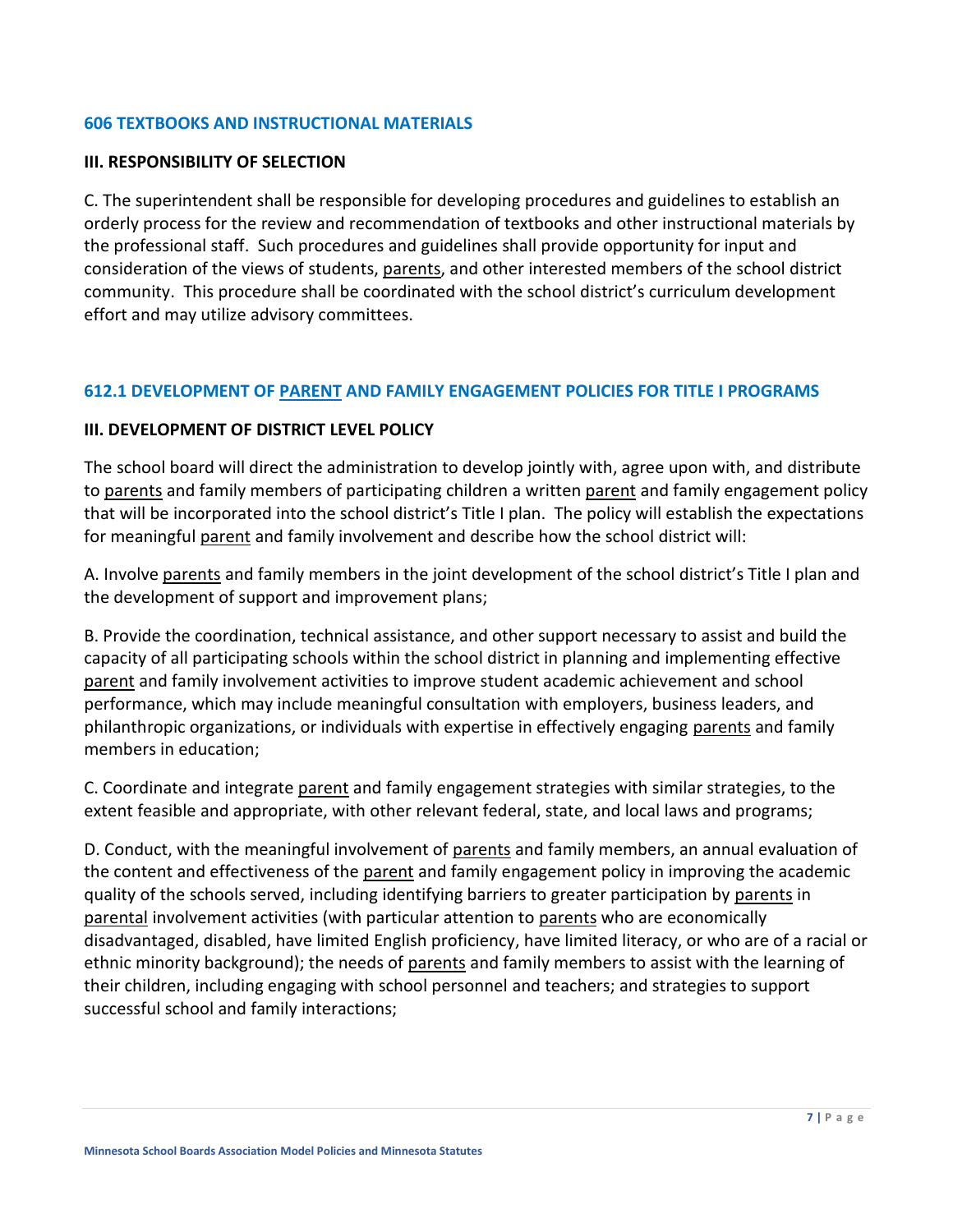E. Use the findings of such evaluations to design evidence-based strategies for more effective parental involvement and to revise, if necessary, the district-level and school-level parent and family engagement policies; and

F. Involve parents in the activities of the schools, which may include establishing a parent advisory board comprised of a sufficient number and representative group of parents or family members served by the school district to adequately represent the needs of the population served by the school district for the purposes of developing, revising, and reviewing the parent and family engagement policy.

### **IV. DEVELOPMENT OF SCHOOL LEVEL POLICY**

The school board will direct the administration of each school to develop (or amend an existing parental involvement policy) jointly with, and distribute to, parents and family members of participating children a written parent and family engagement policy, agreed upon by such parents and families, that shall describe the means for carrying out the federal requirements of parent and family engagement. Parents shall be notified of the policy in an understandable and uniform format and, to the extent practicable, provided in a language the parents can understand. Such policy shall be made available to the local community and updated periodically to meet the changing needs of parents and the school.

A. The policy will describe the means by which each school with a Title I program will:

1. Convene an annual meeting, at a convenient time, to which all parents of participating children shall be invited and encouraged to attend, to inform parents of their school's participation in Title I programs, and to explain to parents of participating children the program, its requirements, and their right to be involved;

2. Offer a flexible number of meetings, such as meetings in the morning or evening, and may provide with Title I funds transportation, child care, or home visits, as such services relate to parental involvement;

3. Involve parents in an organized, ongoing, and timely way in the planning, review, and improvement of the parental involvement programs, including the planning, review, and improvement of the school parent and family engagement policy and the joint development of the school-wide program plan, except that if a school has in place a process for involving parents in the joint planning and design of the school's programs, the school may use that process, if such process includes an adequate representation of parents of participating children;

4. Provide parents of participating children with: timely information about Title I programs; a description and explanation of the curriculum in use at the school, the forms of academic assessment used to measure student progress, and the achievement levels of the challenging state academic standards; if requested by parents, opportunities for regular meetings to formulate suggestions and to participate, as appropriate, in decisions relating to the education of their children, and respond to any such suggestions as soon as practicably possible; and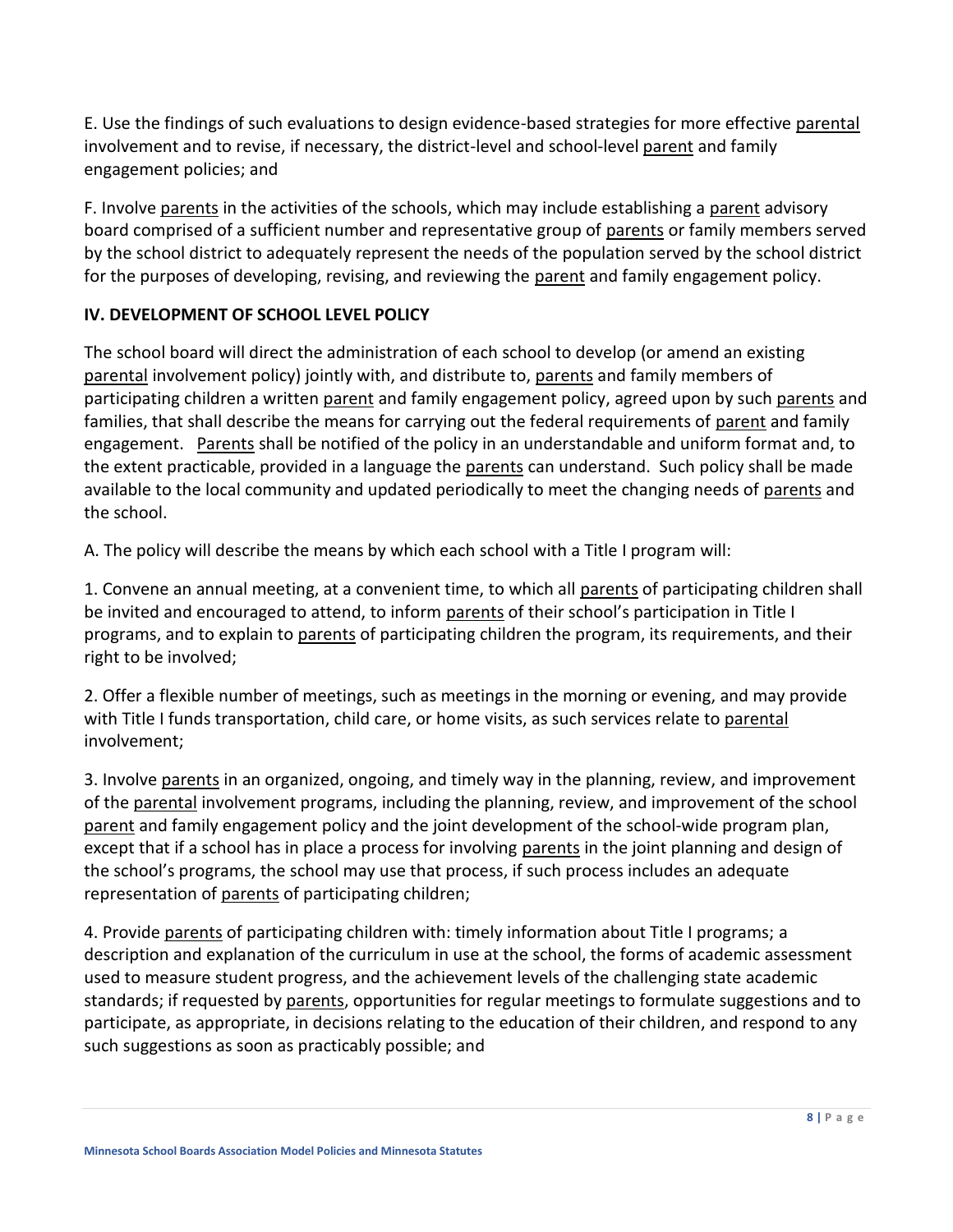5. If the school-wide program plan is not satisfactory to the parents of participating children, submit any parent's comments on the plan when it is submitted to the school district.

B. As a component of this policy, each school shall jointly develop with parents a school/parent compact which outlines how parents, staff, and students will share the responsibility for improved student academic achievement and the means by which the school and parents will build and develop a partnership to help children achieve the state's high standards. The compact shall:

1. Describe the school's responsibility to provide high-quality curriculum and instruction in a supportive and effective learning environment that enables participating students to meet state student academic achievement standards;

2. Describe the ways each parent will be responsible for supporting his or her child's learning by volunteering in his or her child's classroom and participating, as appropriate, in decisions relating to his or her child's education and use of extracurricular time.

3. Address the importance of communication between teachers and parents on an on-going basis through the use of:

a. Annual parent-teacher conferences to discuss the compact and the child's achievement;

b. Frequent progress reports to the parents; and

c. Reasonable access to staff, opportunities to volunteer, participate in the child's class, and observe in the child's classroom.

d. Ensuring regular two-way, meaningful communication between family members and school staff and, to the extent practicable, in a language that family members can understand.

### **616 SCHOOL DISTRICT SYSTEM ACCOUNTABILITY**

D. Comprehensive Continuous Improvement of Student Achievement

4. The Advisory Committee shall, when possible, be comprised of at least two-thirds community representatives and shall reflect the diversity of the community. To the extent possible, the Advisory Committee shall reflect the diversity of the school district and its school sites and include teachers, parents, support staff, students, and other community residents. Included in its membership should be:

a. The Director of Curriculum (or similar educational leader)

- b. Principal
- c. School Board Member
- d. Student Representative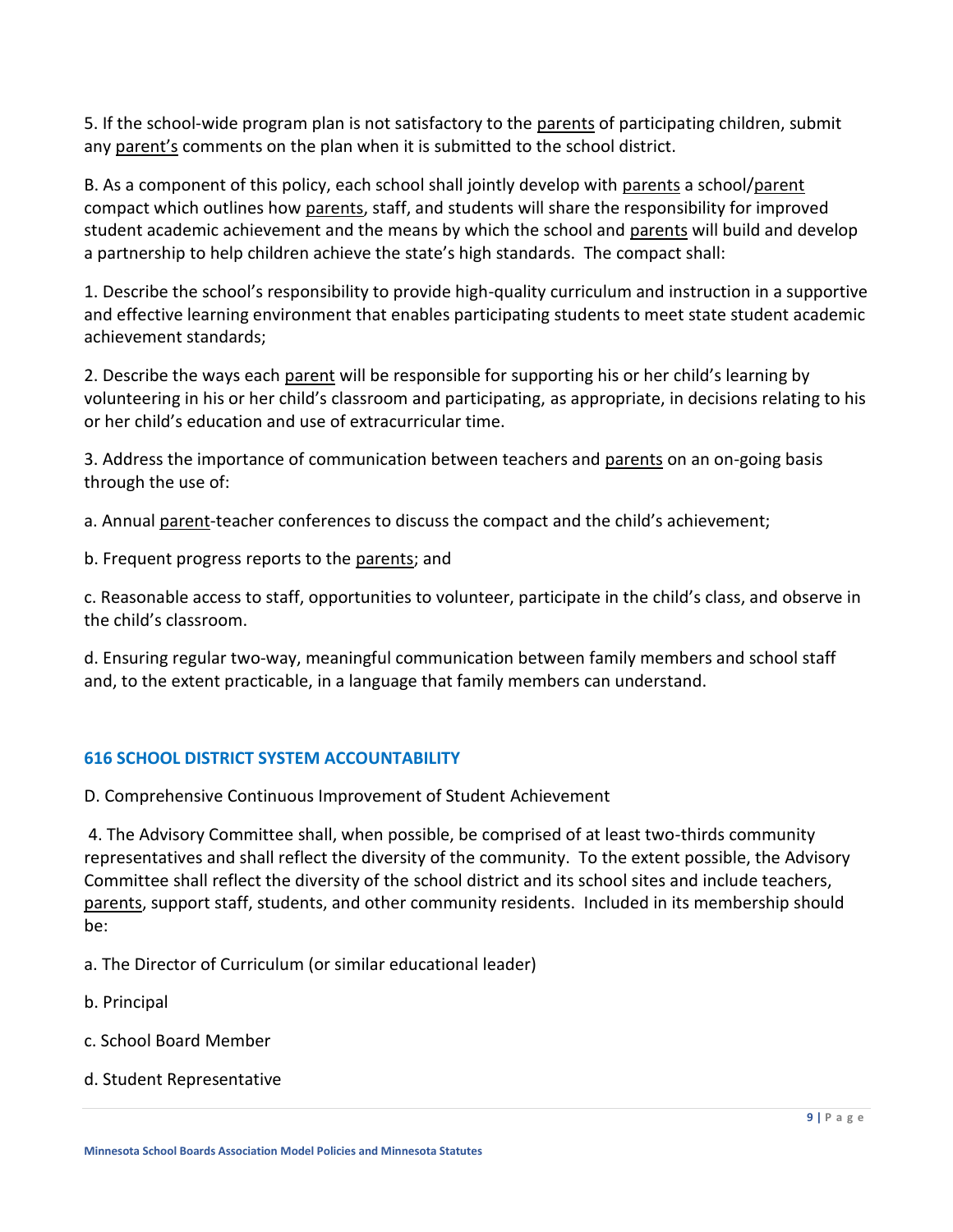- e. One teacher from each building or instructional level
- f. Two parents from each building or instructional level
- g. Two residents without school-aged children, non-representative of local business or industry
- h. Two resident's representative of local business or industry
- i. District Assessment Coordinator (if different from "a." above)

#### **901 COMMUNITY EDUCATION**

#### **III. COMMUNITY EDUCATION ADVISORY COUNCIL**

B. The membership of the community education advisory will consist of members who represent: various service organizations; churches; public and nonpublic schools; local government including elected officials; public and private nonprofit agencies serving youth and families; parents; youth; park, recreation or forestry services of municipal or local government units located in whole or in part within the boundaries of the school district; and any other groups participating in the community education program in the school district.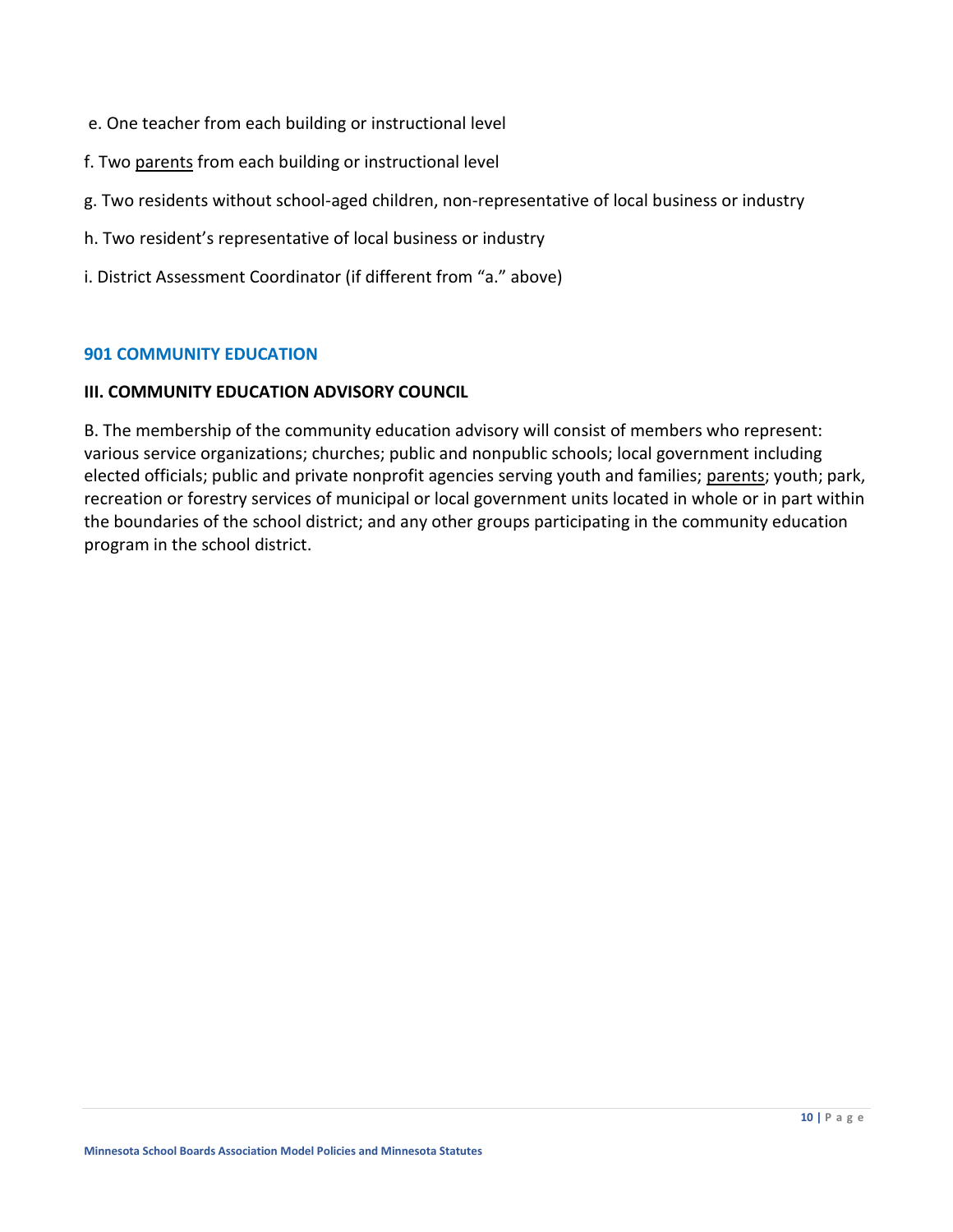# **PARENT ENGAGEMENT – MINNESOTA STATUTES**

# **120B.11 SCHOOL DISTRICT PROCESS FOR REVIEWING CURRICULUM, INSTRUCTION, AND STUDENT ACHIEVEMENT; STRIVING FOR THE WORLD'S BEST WORKFORCE. (MSBA Model policy 513 – reference only)**

Subdivision 1.Definitions.

For the purposes of this section and section [120B.10,](https://www.revisor.mn.gov/statutes/cite/120B.10) the following terms have the meanings given them.

(a) "Instruction" means methods of providing learning experiences that enable a student to meet state and district academic standards and graduation requirements including applied and experiential learning.

(b) "Curriculum" means district or school adopted programs and written plans for providing students with learning experiences that lead to expected knowledge and skills and career and college readiness. (c) "World's best workforce" means striving to: meet school readiness goals; have all third grade students achieve grade-level literacy; close the academic achievement gap among all racial and ethnic groups of students and between students living in poverty and students not living in poverty; have all students attain career and college readiness before graduating from high school; and have all students graduate from high school.

(d) "Experiential learning" means learning for students that includes career exploration through a specific class or course or through work-based experiences such as job shadowing, mentoring, entrepreneurship, service learning, volunteering, internships, other cooperative work experience, youth apprenticeship, or employment.

Subd. 1a. Performance measures.

Measures to determine school district and school site progress in striving to create the world's best workforce must include at least:

(1) the size of the academic achievement gap, rigorous course taking under section [120B.35,](https://www.revisor.mn.gov/statutes/cite/120B.35#stat.120B.35.3) 

[subdivision 3,](https://www.revisor.mn.gov/statutes/cite/120B.35#stat.120B.35.3) paragraph (c), clause (2), and enrichment experiences by student subgroup;

(2) student performance on the Minnesota Comprehensive Assessments;

(3) high school graduation rates; and

(4) career and college readiness under section [120B.30, subdivision 1.](https://www.revisor.mn.gov/statutes/cite/120B.30#stat.120B.30.1)

Subd. 2.Adopting plans and budgets.

A school board, at a public meeting, shall adopt a comprehensive, long-term strategic plan to support and improve teaching and learning that is aligned with creating the world's best workforce and includes:

(1) clearly defined district and school site goals and benchmarks for instruction and student achievement for all student subgroups identified in section [120B.35, subdivision 3,](https://www.revisor.mn.gov/statutes/cite/120B.35#stat.120B.35.3) paragraph (b), clause (2);

(2) a process to assess and evaluate each student's progress toward meeting state and local academic standards, assess and identify students to participate in gifted and talented programs and accelerate their instruction, and adopt early-admission procedures consistent with section [120B.15,](https://www.revisor.mn.gov/statutes/cite/120B.15) and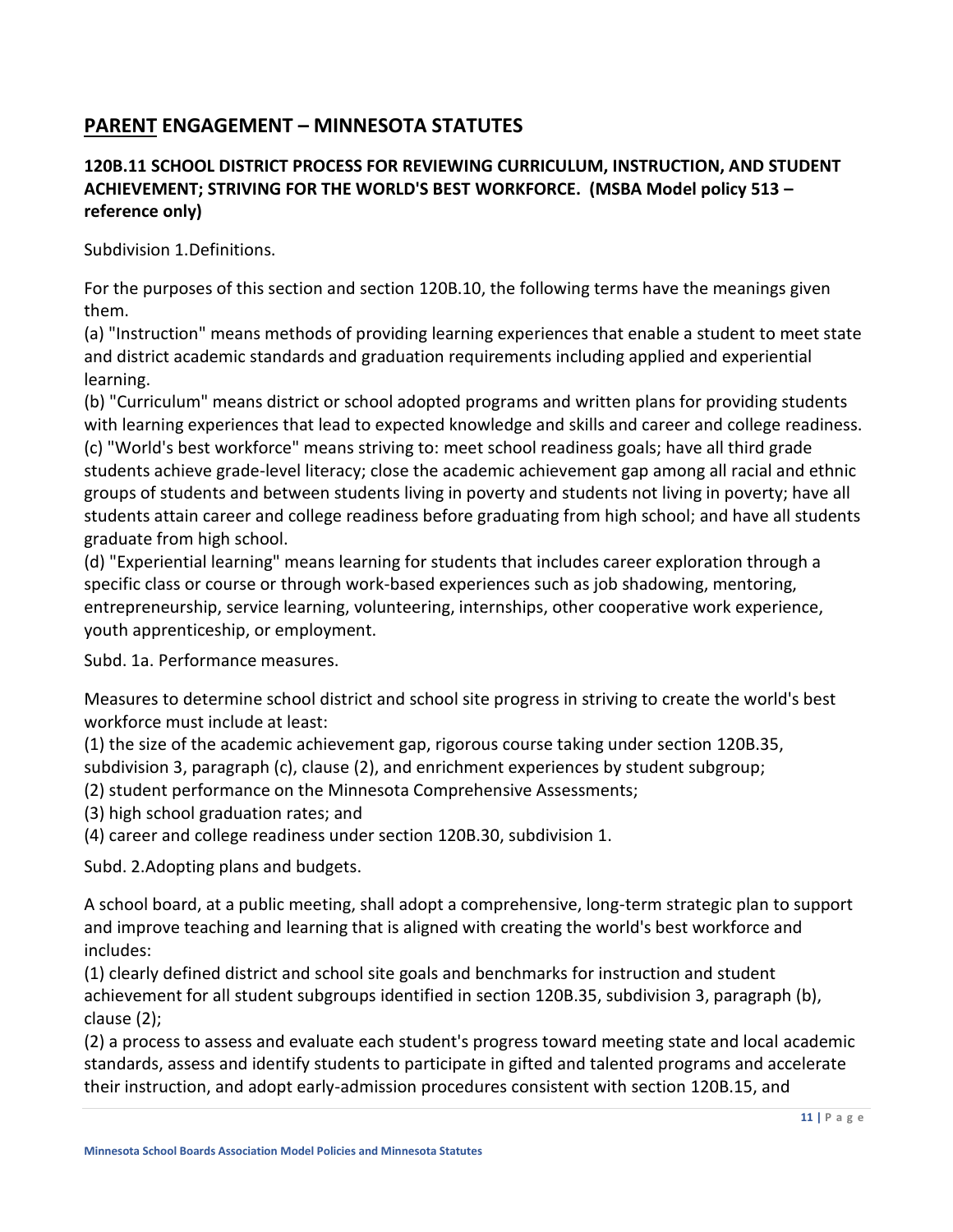identifying the strengths and weaknesses of instruction in pursuit of student and school success and curriculum affecting students' progress and growth toward career and college readiness and leading to the world's best workforce;

(3) a system to periodically review and evaluate the effectiveness of all instruction and curriculum, taking into account strategies and best practices, student outcomes, school principal evaluations under section [123B.147,](https://www.revisor.mn.gov/statutes/cite/123B.147) subdivision 3, students' access to effective teachers who are members of populations underrepresented among the licensed teachers in the district or school and who reflect the diversity of enrolled students under section [120B.35, subdivision 3,](https://www.revisor.mn.gov/statutes/cite/120B.35#stat.120B.35.3) paragraph (b), clause (2), and teacher evaluations under section [122A.40, subdivision 8,](https://www.revisor.mn.gov/statutes/cite/122A.40#stat.122A.40.8) or [122A.41,](https://www.revisor.mn.gov/statutes/cite/122A.41) subdivision 5;

(4) strategies for improving instruction, curriculum, and student achievement, including the English and, where practicable, the native language development and the academic achievement of English learners;

(5) a process to examine the equitable distribution of teachers and strategies to ensure low-income and minority children are not taught at higher rates than other children by inexperienced, ineffective, or out-of-field teachers;

(6) education effectiveness practices that integrate high-quality instruction, rigorous curriculum, technology, and a collaborative professional culture that develops and supports teacher quality, performance, and effectiveness; and

(7) an annual budget for continuing to implement the district plan.

Subd. 3.District advisory committee.

Each school board shall establish an advisory committee to ensure active community participation in all phases of planning and improving the instruction and curriculum affecting state and district academic standards, consistent with subdivision 2. A district advisory committee, to the extent possible, shall reflect the diversity of the district and its school sites, include teachers, parents, support staff, students, and other community residents, and provide translation to the extent appropriate and practicable. The district advisory committee shall pursue community support to accelerate the academic and native literacy and achievement of English learners with varied needs, from young children to adults, consistent with section [124D.59, subdivisions 2](https://www.revisor.mn.gov/statutes/cite/124D.59) and 2a. The district may establish site teams as subcommittees of the district advisory committee under subdivision 4. The district advisory committee shall recommend to the school board rigorous academic standards, student achievement goals and measures consistent with subdivision 1a and sections [120B.022,](https://www.revisor.mn.gov/statutes/cite/120B.022) subdivisions 1a and 1b, and [120B.35,](https://www.revisor.mn.gov/statutes/cite/120B.35) district assessments, means to improve students' equitable access to effective and more diverse teachers, and program evaluations. School sites may expand upon district evaluations of instruction, curriculum, assessments, or programs. Whenever possible, parents and other community residents shall comprise at least two-thirds of advisory committee members.

Subd. 4.Site team.

A school must establish a site team to develop and implement strategies and education effectiveness practices to improve instruction, curriculum, cultural competencies, including cultural awareness and cross-cultural communication, and student achievement at the school site, consistent with subdivision 2. The site team must include an equal number of teachers and administrators and at least one parent. The site team advises the board and the advisory committee about developing the annual budget and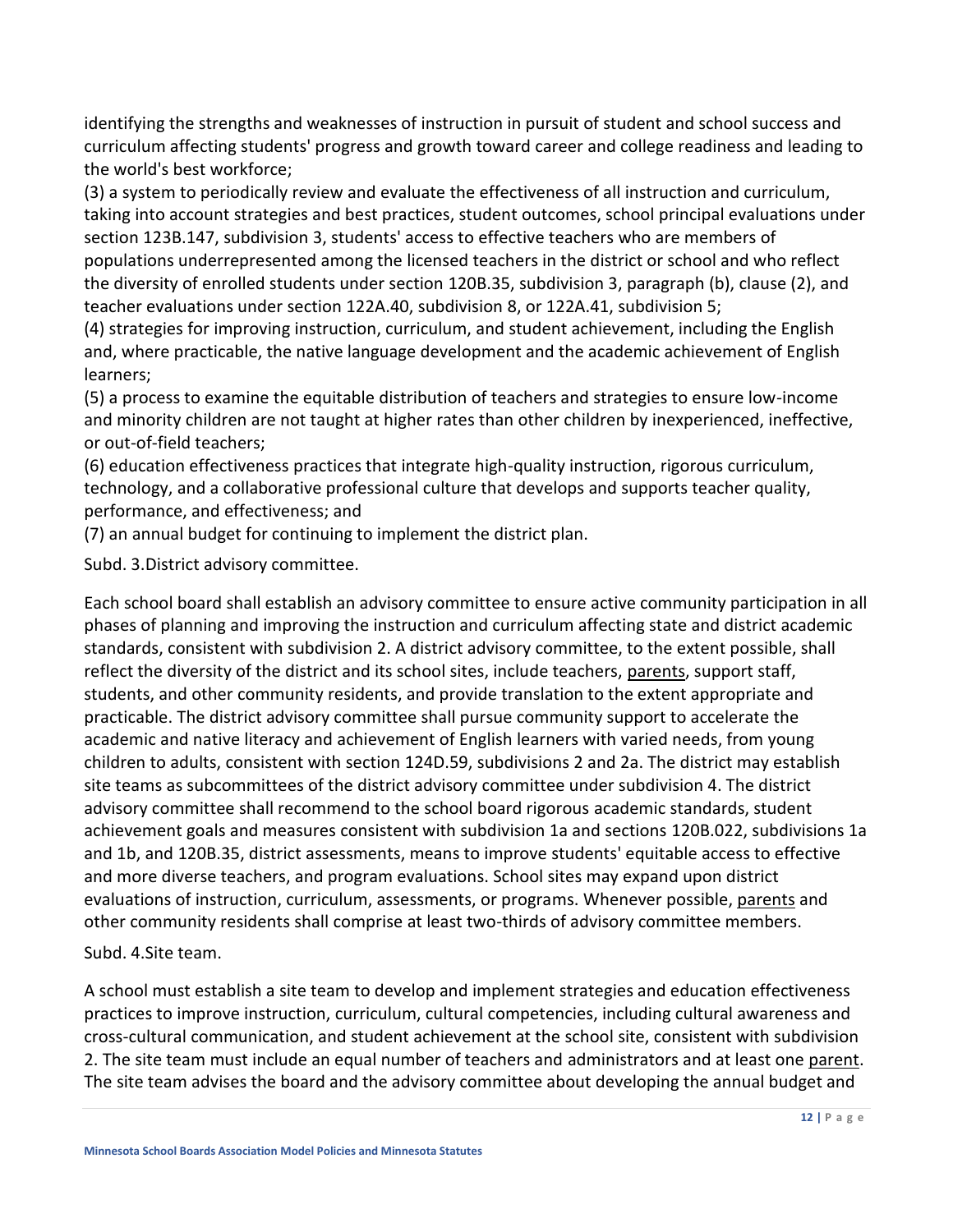creates an instruction and curriculum improvement plan to align curriculum, assessment of student progress, and growth in meeting state and district academic standards and instruction.

### Subd. 5.Report.

Consistent with requirements for school performance reports under section [120B.36, subdivision 1,](https://www.revisor.mn.gov/statutes/cite/120B.36#stat.120B.36.1) the school board shall publish a report in the local newspaper with the largest circulation in the district, by mail, or by electronic means on the district website. The school board shall hold an annual public meeting to review, and revise where appropriate, student achievement goals, local assessment outcomes, plans, strategies, and practices for improving curriculum and instruction and cultural competency, and efforts to equitably distribute diverse, effective, experienced, and in-field teachers, and to review district success in realizing the previously adopted student achievement goals and related benchmarks and the improvement plans leading to the world's best workforce. The school board must transmit an electronic summary of its report to the commissioner in the form and manner the commissioner determines.

Subd. 6.

[Repealed by amendment, [2013 c 116 art 2 s 6\]](https://www.revisor.mn.gov/laws/?id=116&year=2013&type=0)

Subd. 7.Periodic report.

Each school district shall periodically survey affected constituencies, in their native languages where appropriate and practicable, about their connection to and level of satisfaction with school. The district shall include the results of this evaluation in the summary report required under subdivision 5.

Subd. 8.

[Repealed by amendment, [2013 c 116 art 2 s 6\]](https://www.revisor.mn.gov/laws/?id=116&year=2013&type=0)

Subd. 9.Annual evaluation.

(a) The commissioner must identify effective strategies, practices, and use of resources by districts and school sites in striving for the world's best workforce. The commissioner must assist districts and sites throughout the state in implementing these effective strategies, practices, and use of resources. (b) The commissioner must identify those districts in any consecutive three-year period not making sufficient progress toward improving teaching and learning for all students, including English learners with varied needs, consistent with section [124D.59,](https://www.revisor.mn.gov/statutes/cite/124D.59) subdivisions 2 and 2a, and striving for the world's best workforce. The commissioner, in collaboration with the identified district, may require the district to use up to two percent of its basic general education revenue per fiscal year during the proximate three school years to implement commissioner-specified strategies and practices, consistent with paragraph (a), to improve and accelerate its progress in realizing its goals under this section. In implementing this section, the commissioner must consider districts' budget constraints and legal obligations.

(c) The commissioner shall report by January 25 of each year to the committees of the legislature having jurisdiction over kindergarten through grade 12 education the list of school districts that have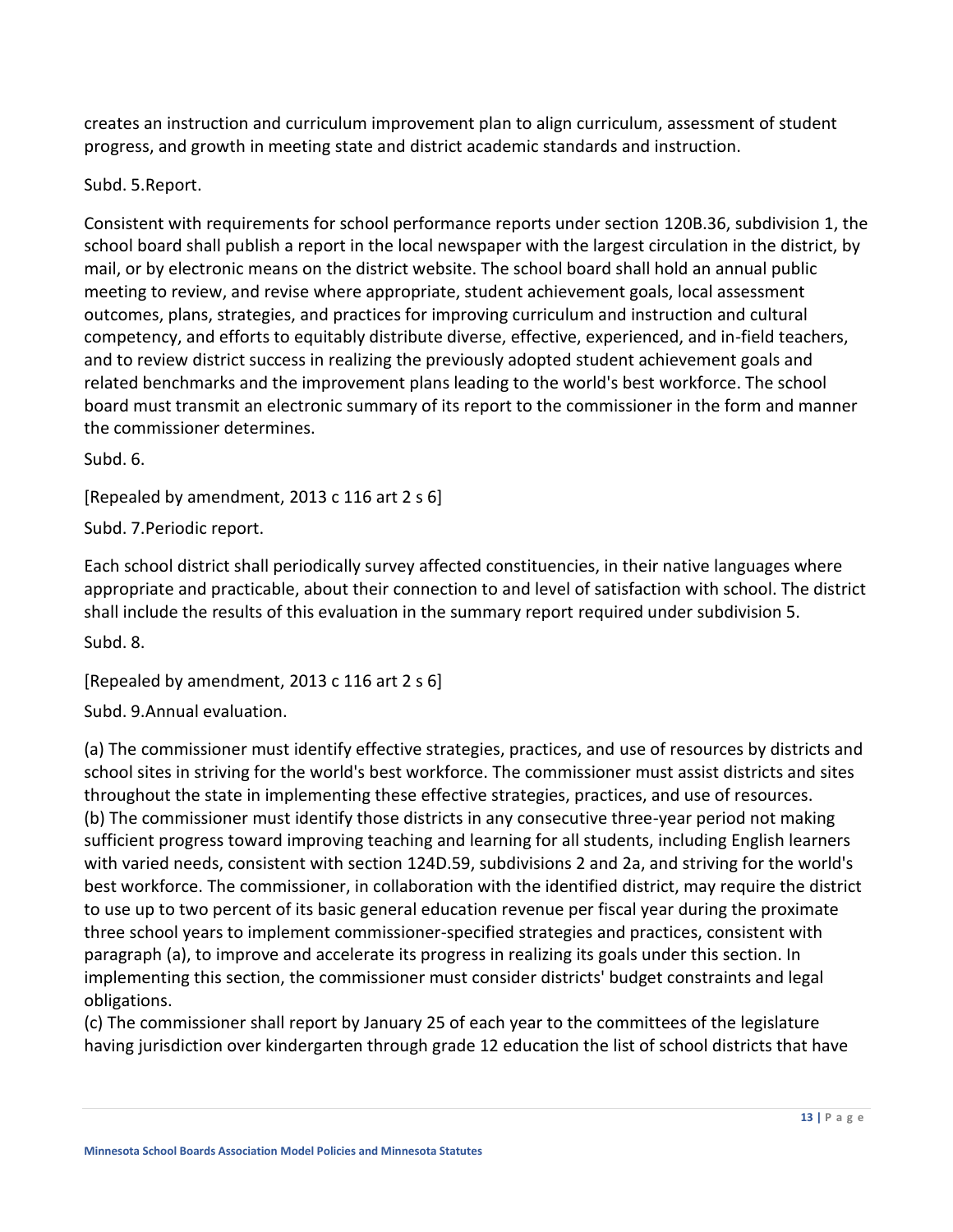not submitted their report to the commissioner under subdivision 5 and the list of school districts not achieving their performance goals established in their plan under subdivision 2.

### **120B.12 READING PROFICIENTLY NO LATER THAN THE END OF GRADE 3. (MSBA Model Policy 601 – reference only)**

Subd. 3.Intervention. (a) For each student identified under subdivision 2, the district shall provide reading intervention to accelerate student growth and reach the goal of reading at or above grade level by the end of the current grade and school year. If a student does not read at or above grade level by the end of grade 3, the district must continue to provide reading intervention until the student reads at grade level. District intervention methods shall encourage family engagement and, where possible, collaboration with appropriate school and community programs. Intervention methods may include, but are not limited to, requiring attendance in summer school, intensified reading instruction that may require that the student be removed from the regular classroom for part of the school day, extended-day programs, or programs that strengthen students' cultural connections.

(b) A school district or charter school is strongly encouraged to provide a personal learning plan for a student who is unable to demonstrate grade-level proficiency, as measured by the statewide reading assessment in grade 3. The district or charter school must determine the format of the personal learning plan in collaboration with the student's educators and other appropriate professionals. The school must develop the learning plan in consultation with the student's parent or guardian. The personal learning plan must address knowledge gaps and skill deficiencies through strategies such as specific exercises and practices during and outside of the regular school day, periodic assessments, and reasonable timelines. The personal learning plan may include grade retention if it is in the student's best interest. A school must maintain and regularly update and modify the personal learning plan until the student reads at grade level. This paragraph does not apply to a student under an individualized education program.

### **120B.125 PLANNING FOR STUDENTS' SUCCESSFUL TRANSITION TO POSTSECONDARY EDUCATION AND EMPLOYMENT; PERSONAL LEARNING PLANS. (MSBA Model Policy 604)**

(a) Consistent with sections [120B.13,](https://www.revisor.mn.gov/statutes/2018/cite/120B.13) [120B.131,](https://www.revisor.mn.gov/statutes/2018/cite/120B.131) [120B.132,](https://www.revisor.mn.gov/statutes/2018/cite/120B.132) [120B.14,](https://www.revisor.mn.gov/statutes/2018/cite/120B.14) [120B.15,](https://www.revisor.mn.gov/statutes/2018/cite/120B.15) [120B.30, subdivision 1,](https://www.revisor.mn.gov/statutes/2018/cite/120B.30#stat.120B.30.1) paragraph (c), 125A.08, and other related sections, school districts, beginning in the 2013-2014 school year, must assist all students by no later than grade 9 to explore their educational, college, and career interests, aptitudes, and aspirations and develop a plan for a smooth and successful transition to postsecondary education or employment. All students' plans must:

(1) provide a comprehensive plan to prepare for and complete a career and college ready curriculum by meeting state and local academic standards and developing career and employment-related skills such as team work, collaboration, creativity, communication, critical thinking, and good work habits; (2) emphasize academic rigor and high expectations and inform the student, and the student's parent or guardian if the student is a minor, of the student's achievement level score on the Minnesota Comprehensive Assessments that are administered during high school;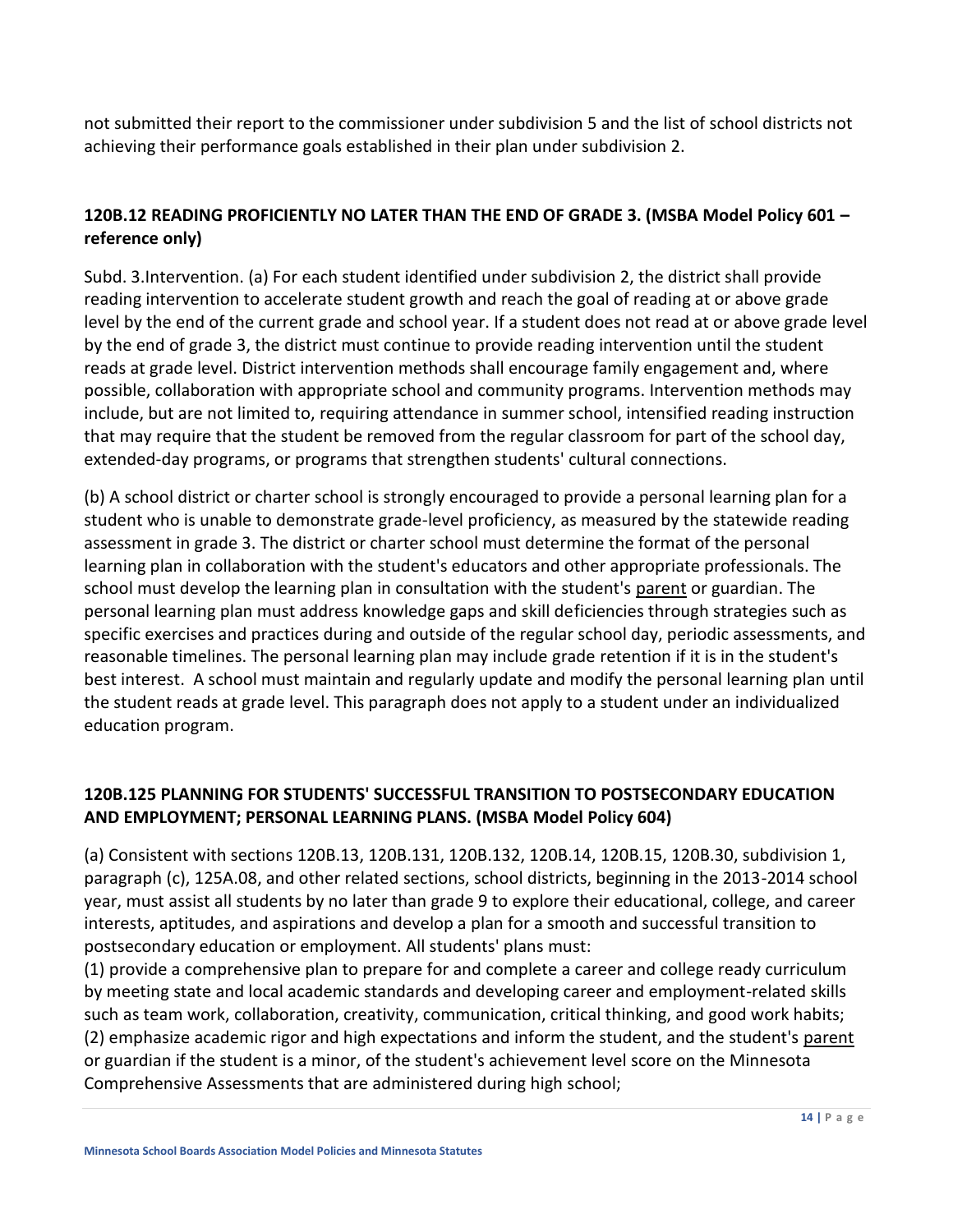(3) help students identify interests, aptitudes, aspirations, and personal learning styles that may affect their career and college ready goals and postsecondary education and employment choices;

(4) set appropriate career and college ready goals with timelines that identify effective means for achieving those goals;

(5) help students access education and career options;

(6) integrate strong academic content into career-focused courses and applied and experiential learning opportunities and integrate relevant career-focused courses and applied and experiential learning opportunities into strong academic content;

(7) help identify and access appropriate counseling and other supports and assistance that enable students to complete required coursework, prepare for postsecondary education and careers, and obtain information about postsecondary education costs and eligibility for financial aid and scholarship;

(8) help identify collaborative partnerships among prekindergarten through grade 12 schools, postsecondary institutions, economic development agencies, and local and regional employers that support students' transition to postsecondary education and employment and provide students with applied and experiential learning opportunities; and

(9) be reviewed and revised at least annually by the student, the student's parent or guardian, and the school or district to ensure that the student's course-taking schedule keeps the student making adequate progress to meet state and local academic standards and high school graduation requirements and with a reasonable chance to succeed with employment or postsecondary education without the need to first complete remedial course work.

(b) A school district may develop grade-level curricula or provide instruction that introduces students to various careers, but must not require any curriculum, instruction, or employment-related activity that obligates an elementary or secondary student to involuntarily select or pursue a career, career interest, employment goals, or related job training.

(c) Educators must possess the knowledge and skills to effectively teach all English learners in their classrooms. School districts must provide appropriate curriculum, targeted materials, professional development opportunities for educators, and sufficient resources to enable English learners to become career and college ready.

(d) When assisting students in developing a plan for a smooth and successful transition to postsecondary education and employment, districts must recognize the unique possibilities of each student and ensure that the contents of each student's plan reflect the student's unique talents, skills, and abilities as the student grows, develops, and learns.

(e) If a student with a disability has an individualized education program (IEP) or standardized written plan that meets the plan components of this section, the IEP satisfies the requirement and no additional transition plan is needed.

(f) Students who do not meet or exceed Minnesota academic standards, as measured by the Minnesota Comprehensive Assessments that are administered during high school, shall be informed that admission to a public school is free and available to any resident under 21 years of age or who meets the requirements of section [120A.20, subdivision 1,](https://www.revisor.mn.gov/statutes/2018/cite/120A.20#stat.120A.20.1) paragraph (c). A student's plan under this section shall continue while the student is enrolled.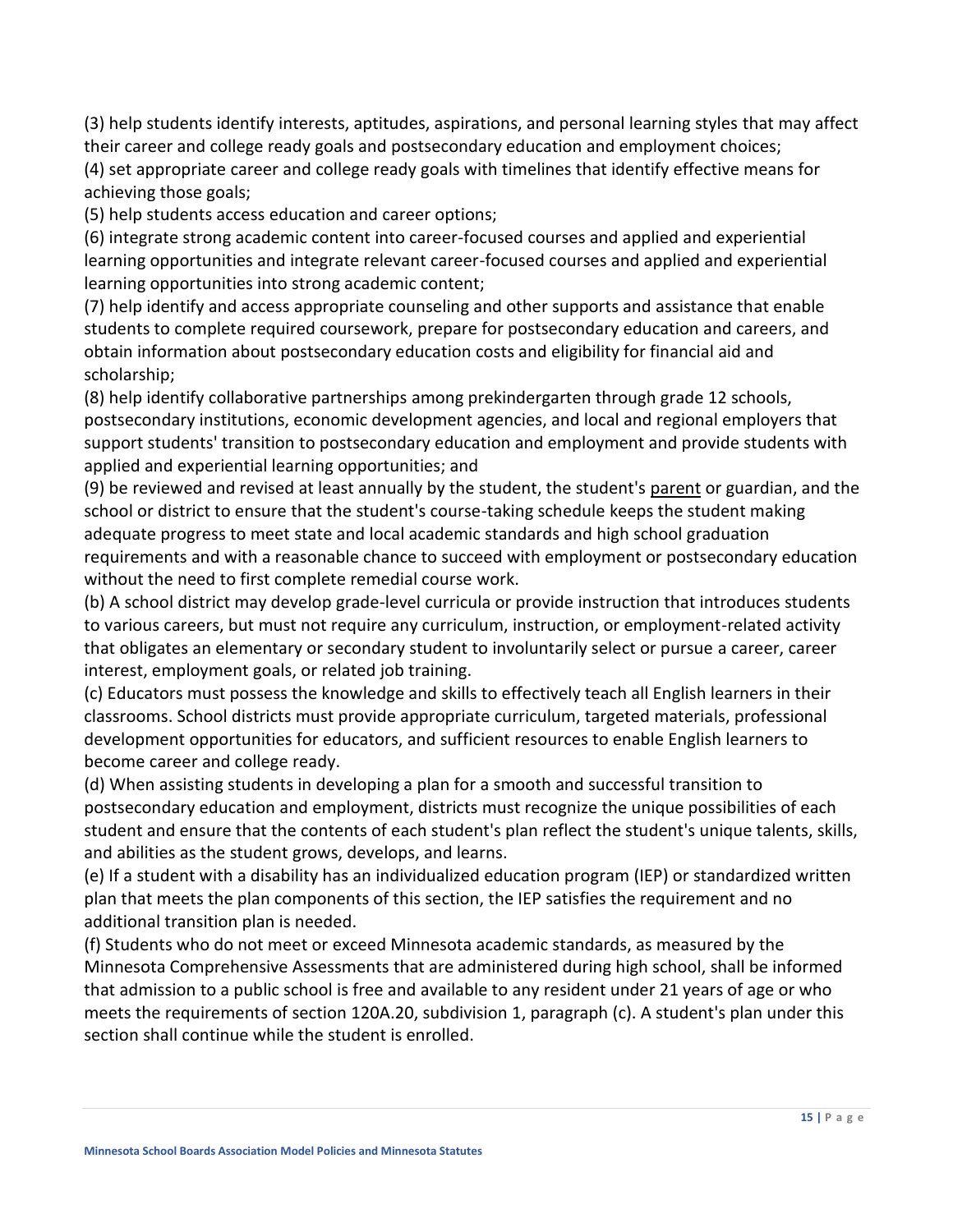### **120B.20 PARENTAL CURRICULUM REVIEW. (MSBA Model Policies 603, 604 and 606)**

Each school district shall have a procedure for a parent, guardian, or an adult student, 18 years of age or older, to review the content of the instructional materials to be provided to a minor child or to an adult student and, if the parent, guardian, or adult student objects to the content, to make reasonable arrangements with school personnel for alternative instruction. Alternative instruction may be provided by the parent guardian, or adult student if the alternative instruction, if any, offered by the school board does not meet the concerns of the parent, guardian, or adult student. The school board is not required to pay for the costs of alternative instruction provided by a parent, guardian, or adult student. School personnel may not impose an academic or other penalty upon a student merely for arranging alternative instruction under this section. School personnel may evaluate and assess the quality of the student's work.

### **120B.304 SCHOOL DISTRICT ASSESSMENT COMMITTEE. (MSBA Model Policy 606 – reference only)**

(a) A school district that does not have an agreement between the school board and the exclusive representative of the teachers about selecting assessments must establish a district assessment committee to advise the school board on administering standardized assessments to students in addition to the assessments required under section 120B.30 and applicable federal law unless paragraph (b) applies. The committee must include an equal number of teachers and administrators and at least one parent of a student in the district and may include at least one representative from each school site in the district.

(b) A school district may seek this assessment advice from the district advisory committee under section 120B.11, subdivision 3, instead of establishing a committee under this section.

### **121A.425 FULL AND EQUITABLE PARTICIPATION IN PRESCHOOL AND PREKINDERGARTEN.**

Subdivision 1.Disciplinary dismissals prohibited. A pupil enrolled in a preschool or prekindergarten program, including a child participating in early childhood family education, school readiness, school readiness plus, voluntary prekindergarten, Head Start, or other school-based preschool or prekindergarten program, may not be subject to dismissals under this chapter. Notwithstanding this subdivision, expulsions and exclusions may be used only after resources outlined in subdivision 2 have been exhausted, and only in circumstances where there is an ongoing serious safety threat to the child or others.

Subd. 2.Nonexclusionary discipline. For purposes of this section, nonexclusionary discipline must include at least one of the following:

(1) collaborating with the pupil's family or guardian, child mental health consultant or provider, education specialist, or other community-based support;

(2) creating a plan, written with the parent or guardian, that details the action and support needed for the pupil to fully participate in a preschool or prekindergarten program; or

(3) providing a referral for needed support services, including parenting education, home visits, other supportive education interventions, or, where appropriate, an evaluation to determine if the pupil is eligible for special education services or section 504 services.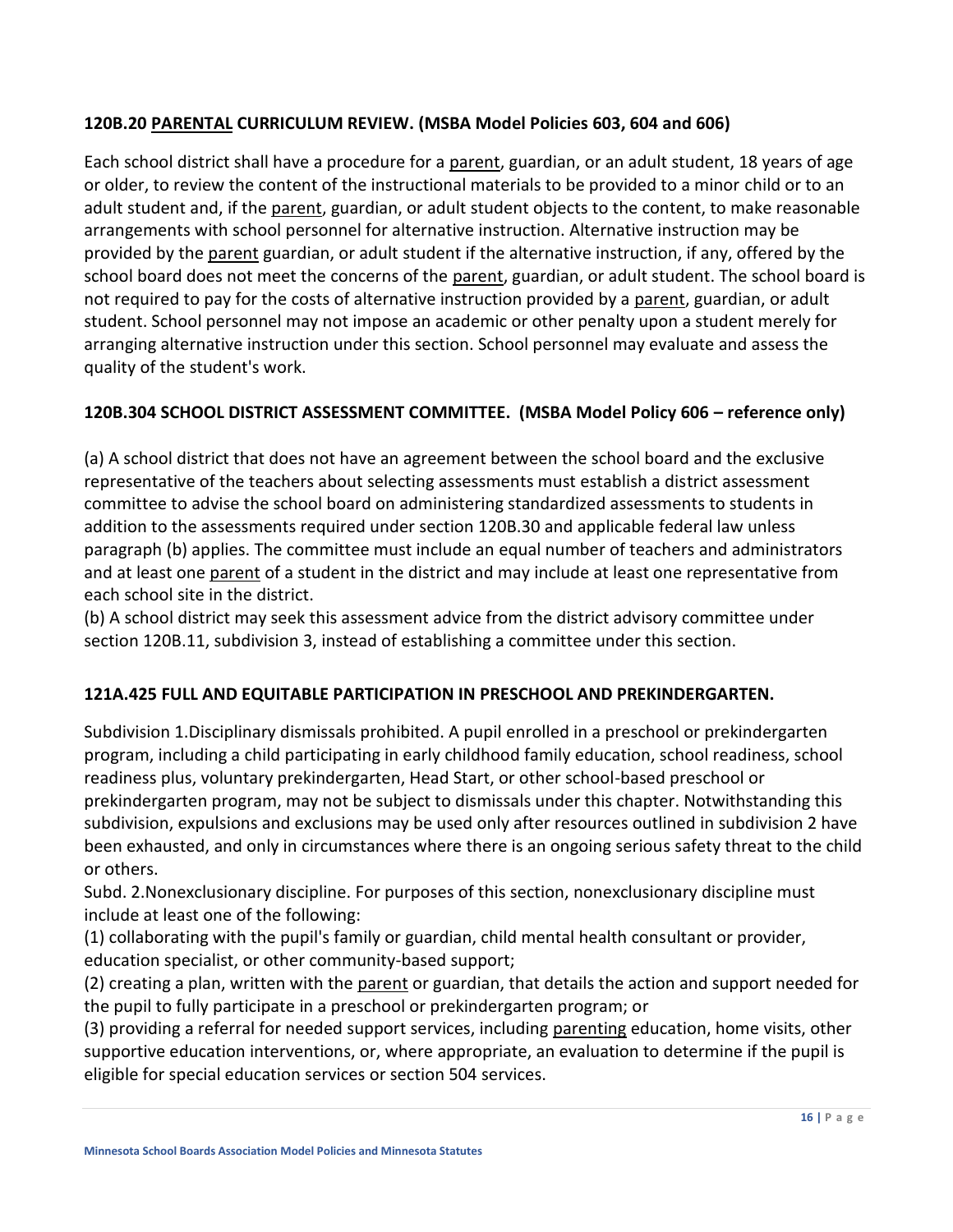### **121A.43 EXCLUSION AND EXPULSION OF PUPILS WITH A DISABILITY. (MSBA Model Policy 506)**

(a) Consistent with federal law governing days of removal and section [121A.46,](https://www.revisor.mn.gov/statutes/cite/121A.46) school personnel may suspend a child with a disability. When a child with a disability has been suspended for more than five consecutive school days or ten cumulative school days in the same school year, and that suspension does not involve a recommendation for expulsion or exclusion or other change of placement under federal law, relevant members of the child's individualized education program team, including at least one of the child's teachers, shall meet and determine the extent to which the child needs services in order to continue to participate in the general education curriculum, although in another setting, and to progress toward meeting the goals in the child's individualized education program. That meeting must occur as soon as possible, but no more than ten days after the sixth consecutive day of suspension or the tenth cumulative day of suspension has elapsed.

(b) A dismissal for one school day or less is a day or a partial day of suspension if the child with a disability does not receive regular or special education instruction during that dismissal period. The notice requirements under section [121A.46](https://www.revisor.mn.gov/statutes/cite/121A.46) do not apply to a dismissal of one day or less.

(c) A child with a disability shall be provided alternative educational services to the extent a suspension exceeds five consecutive school days.

(d) Before initiating an expulsion or exclusion under sections [121A.40](https://www.revisor.mn.gov/statutes/cite/121A.40) to [121A.56,](https://www.revisor.mn.gov/statutes/cite/121A.56) the district, relevant members of the child's individualized education program team, and the child's parent shall, consistent with federal law, determine whether the child's behavior was caused by or had a direct and substantial relationship to the child's disability and whether the child's conduct was a direct result of a failure to implement the child's individualized education program. When a child with a disability who has an individualized education program is excluded or expelled under sections [121A.40](https://www.revisor.mn.gov/statutes/cite/121A.40) t[o 121A.56](https://www.revisor.mn.gov/statutes/cite/121A.56) for misbehavior that is not a manifestation of the child's disability, the district shall continue to provide special education and related services during the exclusion or expulsion.

### **121A.45 GROUNDS FOR DISMISSAL. (MSBA Model Policy 506)**

Subdivision 1.Provision of alternative programs. No school shall dismiss any pupil without attempting to provide alternative educational services before dismissal proceedings, except where it appears that the pupil will create an immediate and substantial danger to self or to surrounding persons or property.

Subd. 2.Grounds for dismissal. A pupil may be dismissed on any of the following grounds: (a) willful violation of any reasonable school board regulation. Such regulation must be clear and definite to provide notice to pupils that they must conform their conduct to its requirements; (b) willful conduct that significantly disrupts the rights of others to an education, or the ability of school personnel to perform their duties, or school sponsored extracurricular activities; or (c) willful conduct that endangers the pupil or other pupils, or surrounding persons, including school district employees, or property of the school.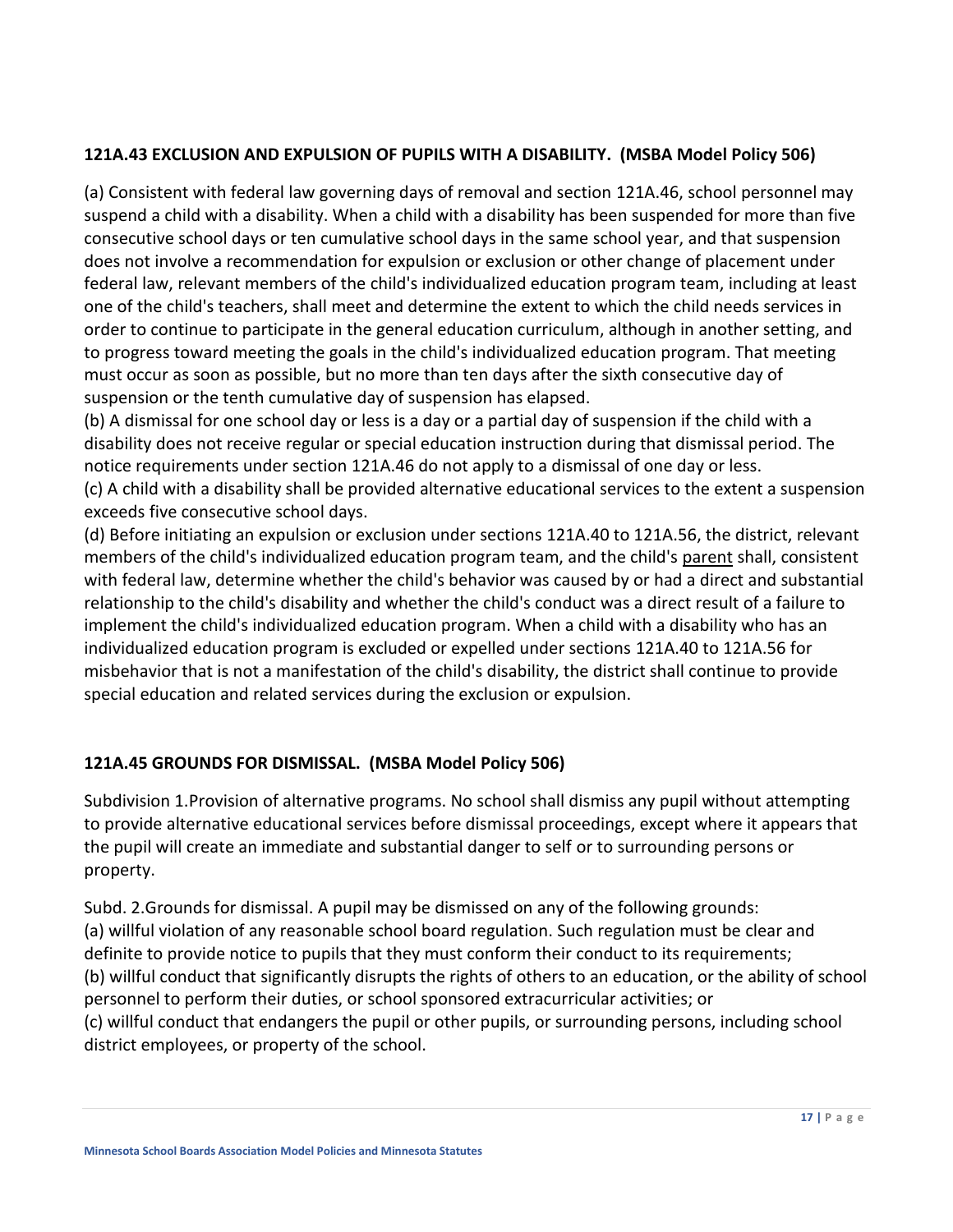Subd. 3.Parent notification and meeting. If a pupil's total days of removal from school exceeds ten cumulative days in a school year, the school district shall make reasonable attempts to convene a meeting with the pupil and the pupil's parent or guardian before subsequently removing the pupil from school and, with the permission of the parent or guardian, arrange for a mental health screening for the pupil. The district is not required to pay for the mental health screening. The purpose of this meeting is to attempt to determine the pupil's need for assessment or other services or whether the parent or guardian should have the pupil assessed or diagnosed to determine whether the pupil needs treatment for a mental health disorder.

### **121A.47 EXCLUSION AND EXPULSION PROCEDURES. (MSBA Model Policy 506)**

Subdivision 1.Requiring a hearing; pupil may waive hearing. No exclusion or expulsion shall be imposed without a hearing unless the right to a hearing is waived in writing by the pupil and parent or guardian. The action shall be initiated by the school board or its agent.

Subd. 2.Written notice. Written notice of intent to take action shall:

(a) be served upon the pupil and the pupil's parent or guardian personally or by mail;

(b) contain a complete statement of the facts, a list of the witnesses and a description of their testimony;

(c) state the date, time, and place of the hearing;

(d) be accompanied by a copy of sections [121A.40](https://www.revisor.mn.gov/statutes/cite/121A.40) to [121A.56;](https://www.revisor.mn.gov/statutes/cite/121A.56)

(e) describe alternative educational services accorded the pupil in an attempt to avoid the expulsion proceedings; and

(f) inform the pupil and parent or guardian of the right to:

(1) have a representative of the pupil's own choosing, including legal counsel, at the hearing. The district shall advise the pupil's parent or guardian that free or low-cost legal assistance may be available and that a legal assistance resource list is available from the Department of Education;

(2) examine the pupil's records before the hearing;

(3) present evidence; and

(4) confront and cross-examine witnesses.

Subd. 3.Hearing schedule. The hearing shall be scheduled within ten days of the service of the written notice unless an extension, not to exceed five days, is requested for good cause by the school board, pupil, parent, or guardian.

Subd. 4.Convenient time and place of hearing. The hearing shall be at a time and place reasonably convenient to the pupil, parent, or guardian.

Subd. 5. Closed or open hearing. The hearing shall be closed unless the pupil, parent or guardian requests an open hearing.

Subd. 6.Impartial hearer. The hearing shall take place before:

(1) an independent hearing officer;

(2) a member of the school board;

- (3) a committee of the school board; or
- (4) the full school board;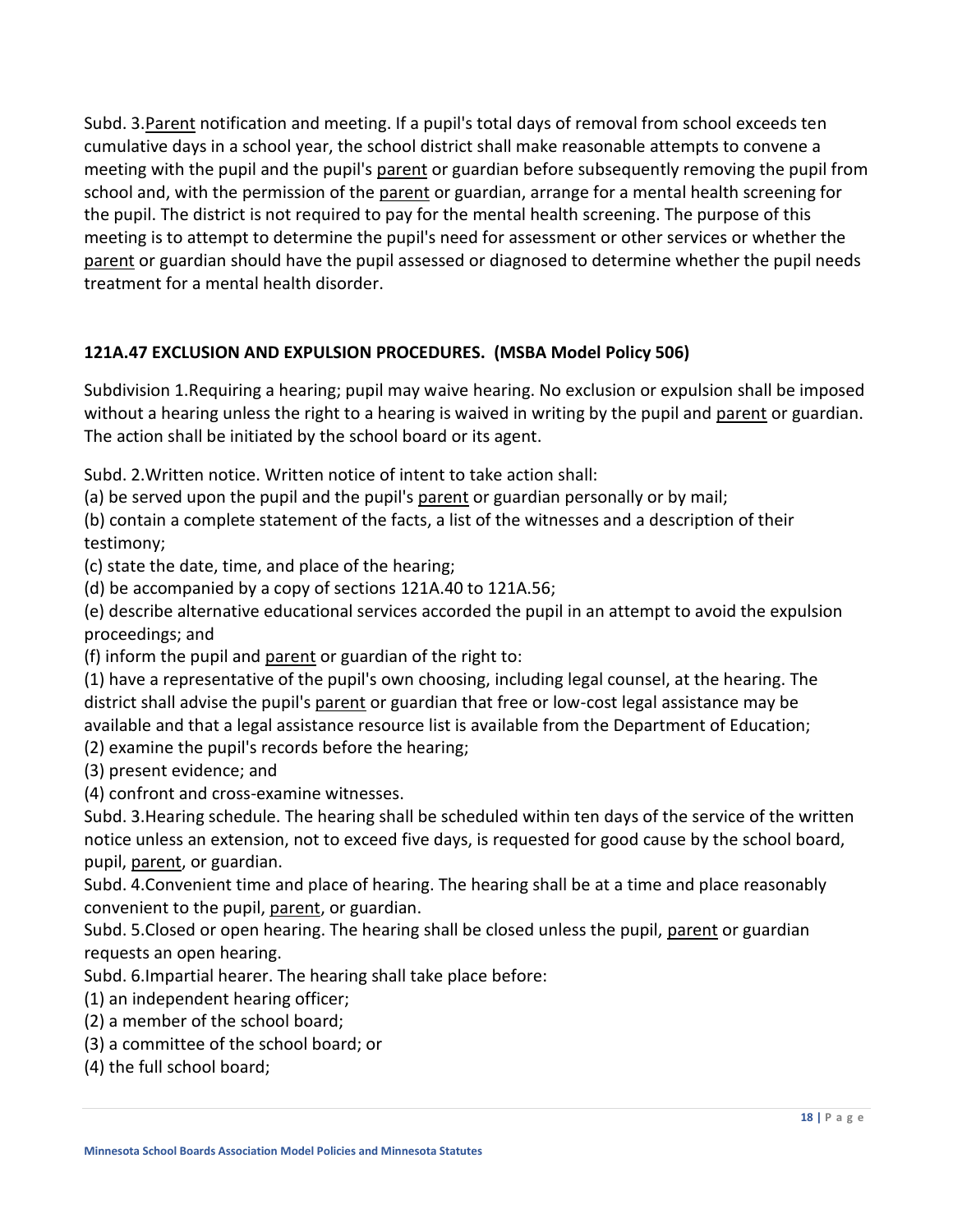as determined by the school board. The hearing shall be conducted in a fair and impartial manner. Subd. 7.Creating hearing record. The school board shall record the hearing proceedings at district expense, and a party may obtain a transcript at its own expense. Testimony shall be given under oath. The hearing officer or a member of the school board shall have the power to issue subpoenas and administer oaths.

Subd. 8. Access to pupil's records. At a reasonable time prior to the hearing, the pupil, parent, or guardian, or representative, shall be given access to all public school system records pertaining to the pupil, including any tests or reports upon which the proposed action may be based.

Subd. 9.Pupil's right to compel testimony. The pupil, parent, or guardian, or representative, shall have the right to compel the attendance of any official employee or agent of the public school system or any public employee or any other person who may have evidence upon which the proposed action may be based, and to confront and to cross-examine any witness testifying for the public school system.

Subd. 10.Pupil's right to present evidence and testimony. The pupil, parent or guardian, or representative, shall have the right to present evidence and testimony, including expert psychological or educational testimony.

Subd. 11.Pupil not compelled to testify. The pupil cannot be compelled to testify in the dismissal proceedings.

Subd. 12.Hearer's recommendation limited to evidence at hearing; service within two days. The recommendation of the hearing officer or school board member or committee shall be based solely upon substantial evidence presented at the hearing and must be made to the school board and served upon the parties within two days of the end of the hearing.

Subd. 13.Basis of school board decision; opportunity for comment. The school board shall base its decision upon the recommendation of the hearing officer or school board member or committee and shall render its decision at a meeting held within five days after receiving the recommendation. The school board may provide the parties with the opportunity to present exceptions and comments to the hearing officer's recommendations provided that neither party presents any evidence not admitted at the hearing. The decision by the school board must be based on the record, must be in writing, and must state the controlling facts on which the decision is made in sufficient detail to apprise the parties and the commissioner of education of the basis and reason for the decision.

Subd. 14.Admission or readmission plan. (a) A school administrator shall prepare and enforce an admission or readmission plan for any pupil who is excluded or expelled from school. The plan may include measures to improve the pupil's behavior, including completing a character education program, consistent with section [120B.232, subdivision 1,](https://www.revisor.mn.gov/statutes/cite/120B.232#stat.120B.232.1) and require parental involvement in the admission or readmission process, and may indicate the consequences to the pupil of not improving the pupil's behavior.

(b) The definition of suspension under section [121A.41, subdivision 10,](https://www.revisor.mn.gov/statutes/cite/121A.41#stat.121A.41.10) does not apply to a student's dismissal from school for one school day or less, except as provided under federal law for a student with a disability. Each suspension action may include a readmission plan. A readmission plan must provide, where appropriate, alternative education services, which must not be used to extend the student's current suspension period. Consistent with section [125A.091, subdivision 5,](https://www.revisor.mn.gov/statutes/cite/125A.091#stat.125A.091.5) a readmission plan must not obligate a parent or guardian to provide psychotropic drugs to their student as a condition of readmission. School officials must not use the refusal of a parent or guardian to consent to the administration of psychotropic drugs to their student or to consent to a psychiatric evaluation,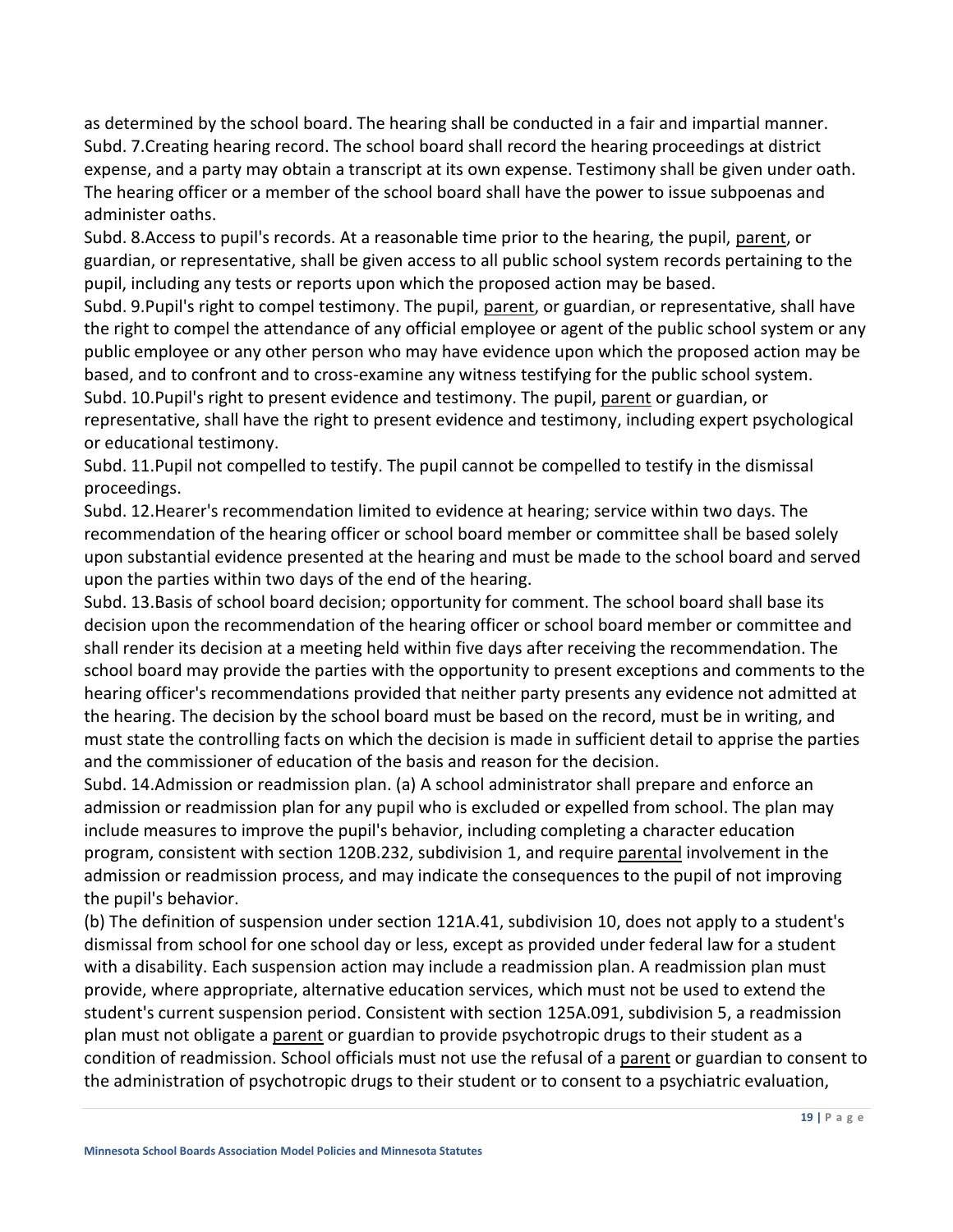screening, or examination of the student as a ground, by itself, to prohibit the student from attending class or participating in a school-related activity, or as a basis of a charge of child abuse, child neglect or medical or educational neglect.

### **122A.19 BILINGUAL AND ENGLISH AS A SECOND LANGUAGE TEACHERS; LICENSES.**

Subd. 6.Affirmative efforts in hiring. In hiring for all bilingual education program positions, districts must give preference to and make affirmative efforts to seek, recruit, and employ persons who (1) are native speakers of the language which is the medium of instruction in the bilingual education program or share a native language with the majority of their students, and (2) share the culture of the English learners enrolled in the program. The district shall provide procedures for involving the parent advisory committees in designing the procedures for recruiting, screening, and selecting applicants. This section must not be construed to limit the school board's authority to hire and discharge personnel.

### **122A.40 EMPLOYMENT; CONTRACTS; TERMINATION.**

Subd. 8.Development, evaluation, and peer coaching for continuing contract teachers.

(c) The department, in consultation with parents who may represent parent organizations and teacher and administrator representatives appointed by their respective organizations, representing the Professional Educator Licensing and Standards Board, the Minnesota Association of School Administrators, the Minnesota School Boards Association, the Minnesota Elementary and Secondary Principals Associations, Education Minnesota, and representatives of the Minnesota Assessment Group, the Minnesota Business Partnership, the Minnesota Chamber of Commerce, and Minnesota postsecondary institutions with research expertise in teacher evaluation, must create and publish a teacher evaluation process that complies with the requirements in paragraph (b) and applies to all teachers under this section and section [122A.41](https://www.revisor.mn.gov/statutes/cite/122A.41) for whom no agreement exists under paragraph (a) for an annual teacher evaluation and peer review process. The teacher evaluation process created under this subdivision does not create additional due process rights for probationary teachers under subdivision 5.

### **122A.60 STAFF DEVELOPMENT PROGRAM. (MSBA Model Policy 425)**

Subdivision 1.Staff development committee.

(a) A school board must use the revenue authorized in section [122A.61](https://www.revisor.mn.gov/statutes/cite/122A.61) for:

(1) teacher development and evaluation plans under section [122A.40,](https://www.revisor.mn.gov/statutes/cite/122A.40) subdivision 8, or [122A.41,](https://www.revisor.mn.gov/statutes/cite/122A.41#stat.122A.41.5)  [subdivision 5;](https://www.revisor.mn.gov/statutes/cite/122A.41#stat.122A.41.5)

- (2) principal development and evaluation under section [123B.147, subdivision 3;](https://www.revisor.mn.gov/statutes/cite/123B.147#stat.123B.147.3)
- (3) in-service education programs under section [120B.22, subdivision 2;](https://www.revisor.mn.gov/statutes/cite/120B.22#stat.120B.22.2) and
- (4) other staff development needs.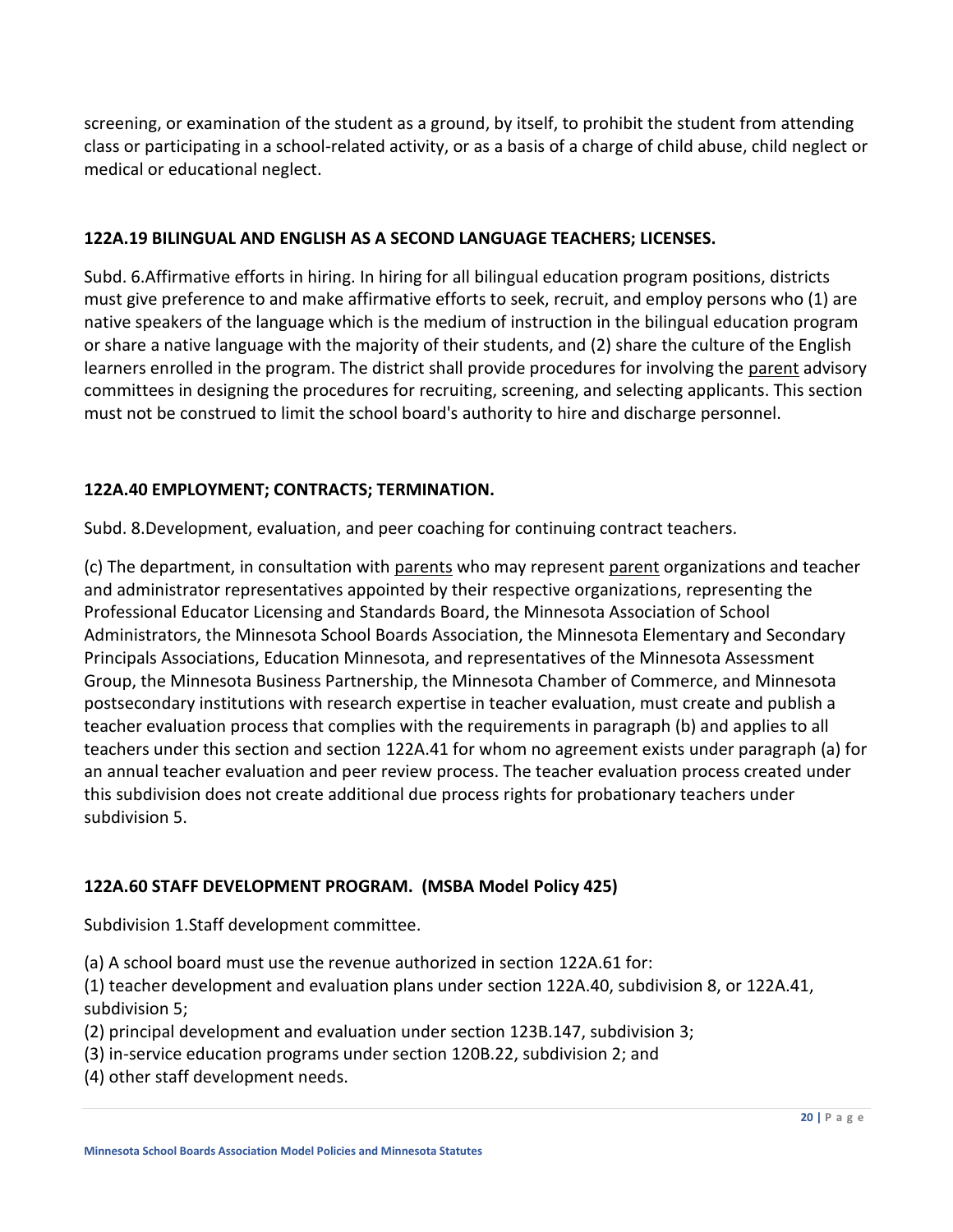(b) The board must establish an advisory staff development committee to develop the plan, assist site professional development teams in developing a site plan consistent with the goals of the plan, and evaluate staff development efforts at the site level. A majority of the advisory committee and the site professional development team must be teachers representing various grade levels, subject areas, and special education. The advisory committee must also include nonteaching staff, parents, and administrators.

Subd. 1a.Effective staff development activities.

(a) Staff development activities must:

(1) focus on the school classroom and research-based strategies that improve student learning;

(2) provide opportunities for teachers to practice and improve their instructional skills over time;

(3) provide opportunities for teachers to use student data as part of their daily work to increase student achievement;

(4) enhance teacher content knowledge and instructional skills, including to accommodate the delivery of digital and blended learning and curriculum and engage students with technology;

(5) align with state and local academic standards;

(6) provide opportunities to build professional relationships, foster collaboration among principals and staff who provide instruction, and provide opportunities for teacher-to-teacher mentoring;

(7) align with the plan of the district or site for an alternative teacher professional pay system;

(8) provide teachers of English learners, including English as a second language and content teachers, with differentiated instructional strategies critical for ensuring students' long-term academic success; the means to effectively use assessment data on the academic literacy, oral academic language, and English language development of English learners; and skills to support native and English language development across the curriculum; and

(9) provide opportunities for staff to learn about current workforce trends, the connections between workforce trends and postsecondary education, and training options, including career and technical education options.

Staff development activities may include curriculum development and curriculum training programs, and activities that provide teachers and other members of site-based teams training to enhance team performance. The school district also may implement other staff development activities required by law and activities associated with professional teacher compensation models.

(b) Release time provided for teachers to supervise students on field trips and school activities, or independent tasks not associated with enhancing the teacher's knowledge and instructional skills, such as preparing report cards, calculating grades, or organizing classroom materials, may not be counted as staff development time that is financed with staff development reserved revenue under section [122A.61.](https://www.revisor.mn.gov/statutes/cite/122A.61)

Subd. 2.Contents of plan.

The plan must include the staff development outcomes under section [122A.40, subdivision 8,](https://www.revisor.mn.gov/statutes/cite/122A.40#stat.122A.40.8) or [122A.41, subdivision 5,](https://www.revisor.mn.gov/statutes/cite/122A.41#stat.122A.41.5) and section [123B.147,](https://www.revisor.mn.gov/statutes/cite/123B.147) subdivision 3, the means to achieve the outcomes, and procedures for evaluating progress at each school site toward meeting education and staff development outcomes, consistent with relicensure requirements under section [122A.187.](https://www.revisor.mn.gov/statutes/cite/122A.187) The plan also must: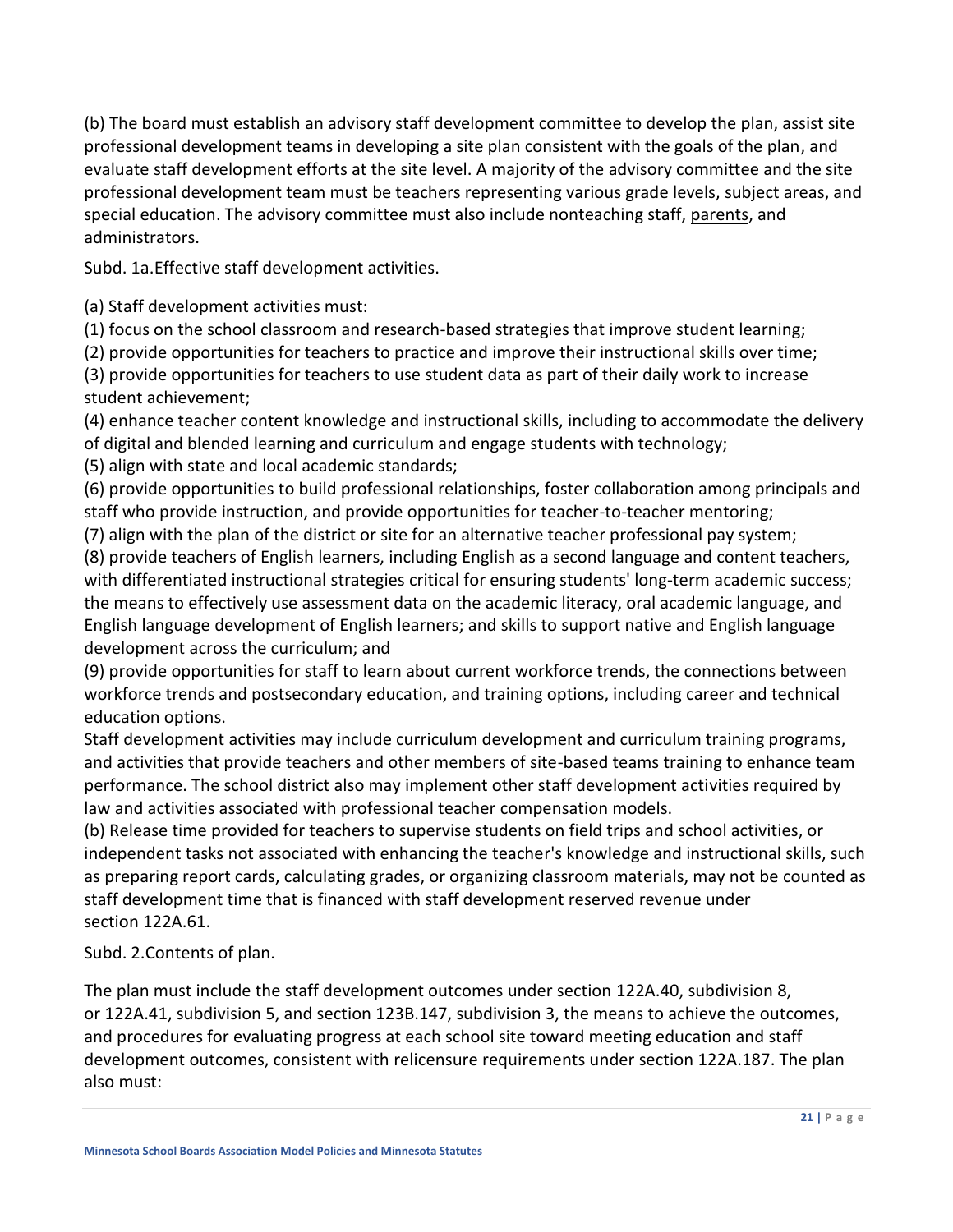(1) support stable and productive professional communities achieved through ongoing and schoolwide progress and growth in teaching practice;

(2) emphasize coaching, professional learning communities, classroom action research, and other jobembedded models;

(3) maintain a strong subject matter focus premised on students' learning goals, consistent with section [120B.125;](https://www.revisor.mn.gov/statutes/cite/120B.125)

(4) ensure specialized preparation and learning about issues related to teaching English learners and students with special needs by focusing on long-term systemic efforts to improve educational services and opportunities and raise student achievement; and

(5) reinforce national and state standards of effective teaching practice.

Subd. 3.Staff development outcomes.

The advisory staff development committee must adopt a staff development plan, consistent with section [122A.40, subdivision 8,](https://www.revisor.mn.gov/statutes/cite/122A.40#stat.122A.40.8) or [122A.41, subdivision 5,](https://www.revisor.mn.gov/statutes/cite/122A.41#stat.122A.41.5) for developing and evaluating teachers and for improving student outcomes and with section [123B.147, subdivision 3,](https://www.revisor.mn.gov/statutes/cite/123B.147#stat.123B.147.3) for strengthening principals' capacity in areas of instruction, supervision, evaluation, and teacher development. The plan must be consistent with education outcomes that the school board determines. The plan must include ongoing staff development activities that contribute toward continuous improvement in achieving the following goals:

(1) improve student achievement of state and local education standards in all areas of the curriculum, including areas of regular academic and applied and experiential learning, by using research-based best practices methods;

(2) effectively meet the needs of a diverse student population, including at-risk children, children with disabilities, English learners, and gifted children, within the regular classroom, applied and experiential learning settings, and other settings;

(3) provide an inclusive curriculum for a racially, ethnically, linguistically, and culturally diverse student population that is consistent with the state education diversity rule and the district's education diversity plan;

(4) improve staff collaboration and develop mentoring and peer coaching programs for teachers new to the school or district;

(5) effectively teach and model violence prevention policy and curriculum that address early intervention alternatives, issues of harassment, and teach nonviolent alternatives for conflict resolution;

(6) effectively deliver digital and blended learning and curriculum and engage students with technology; and

(7) provide teachers and other members of site-based management teams with appropriate management and financial management skills.

Subd. 4.Staff development report.

(a) The district and site staff development committees shall write a report of staff development activities and expenditures for the previous year. The report, signed by the district superintendent and staff development chair, must include assessment and evaluation data indicating progress toward district and site staff development goals based on teaching and learning outcomes, including the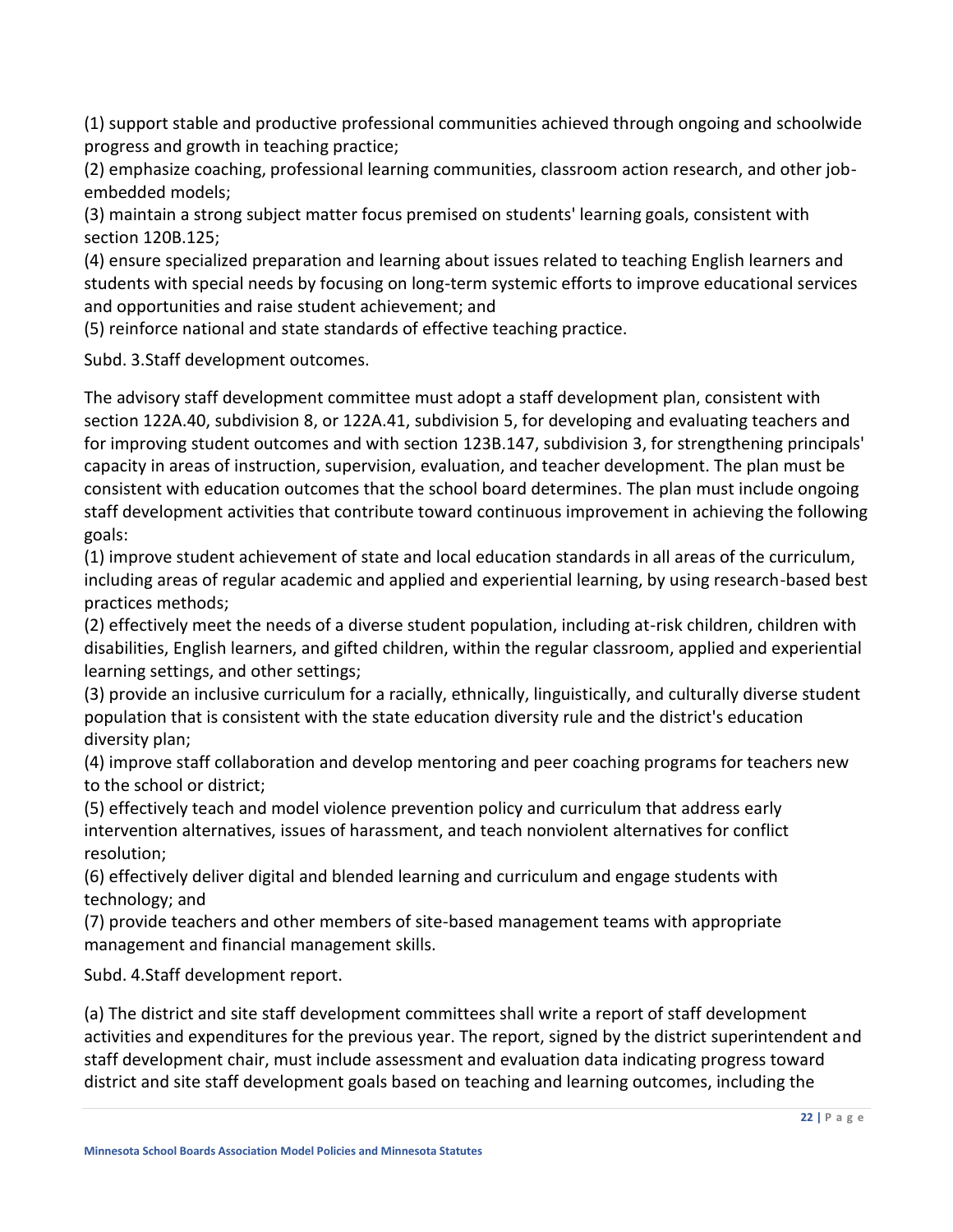percentage of teachers and other staff involved in instruction who participate in effective staff development activities under subdivision 3 as part of the district's world's best workforce report under section [120B.11, subdivision](https://www.revisor.mn.gov/statutes/cite/120B.11#stat.120B.11.5) 5.

(b) The report must break down expenditures for:

(1) curriculum development and curriculum training programs; and

(2) staff development training models, workshops, and conferences, and the cost of releasing teachers or providing substitute teachers for staff development purposes.

The report also must indicate whether the expenditures were incurred at the district level or the school site level, and whether the school site expenditures were made possible by grants to school sites that demonstrate exemplary use of allocated staff development revenue. These expenditures must be reported using the uniform financial and accounting and reporting standards.

### **122A.63 GRANTS TO PREPARE INDIAN TEACHERS.**

Subd. 2.Application. To obtain a joint grant, a joint application must be submitted to the commissioner of education. The application must be developed with the participation of the parent advisory committee, established according to section [124D.78,](https://www.revisor.mn.gov/statutes/cite/124D.78) and the Indian advisory committee at the postsecondary institution. The joint application shall set forth:

(1) the in-kind, coordination, and mentorship services to be provided by the postsecondary institution; and

(2) the coordination and mentorship services to be provided by the school district.

123A.18 EDUCATION DISTRICT AGREEMENT.

Subd. 3.Attendance in other districts. (a) The agreement may provide for a pupil who is a resident of a member district to enroll in programs or courses offered by another member district or transfer to another member district. A pupil and parent shall consult with a career teacher, counselor, or principal before transferring to another district. The agreement shall specify procedures for reimbursement among the member districts. The district of residence shall count all resident pupils who enroll in programs or courses or transfer to another district as its pupils for the purpose of state aid and levy limitations. The agreement shall determine whether transportation is available for pupils enrolled in programs or courses or transferring to another district.

(b) Paragraph (a) does not limit any rights or duties under section 124D.03.

# **123B.04 SITE DECISION MAKING; INDIVIDUALIZED LEARNING AGREEMENT; OTHER AGREEMENTS**

Subd. 2.Agreement. (b) Upon the request of 60 percent of the licensed employees of a site or a school site decision-making team, the school board shall enter into discussions to reach an agreement concerning the governance, management, or control of the school. A school site decision-making team may include the school principal, teachers in the school or their designee, other employees in the school, representatives of pupils in the school, or other members in the community. A school site decision-making team must include at least one parent of a pupil in the school. For purposes of formation of a new site, a school site decision-making team may be a team of teachers that is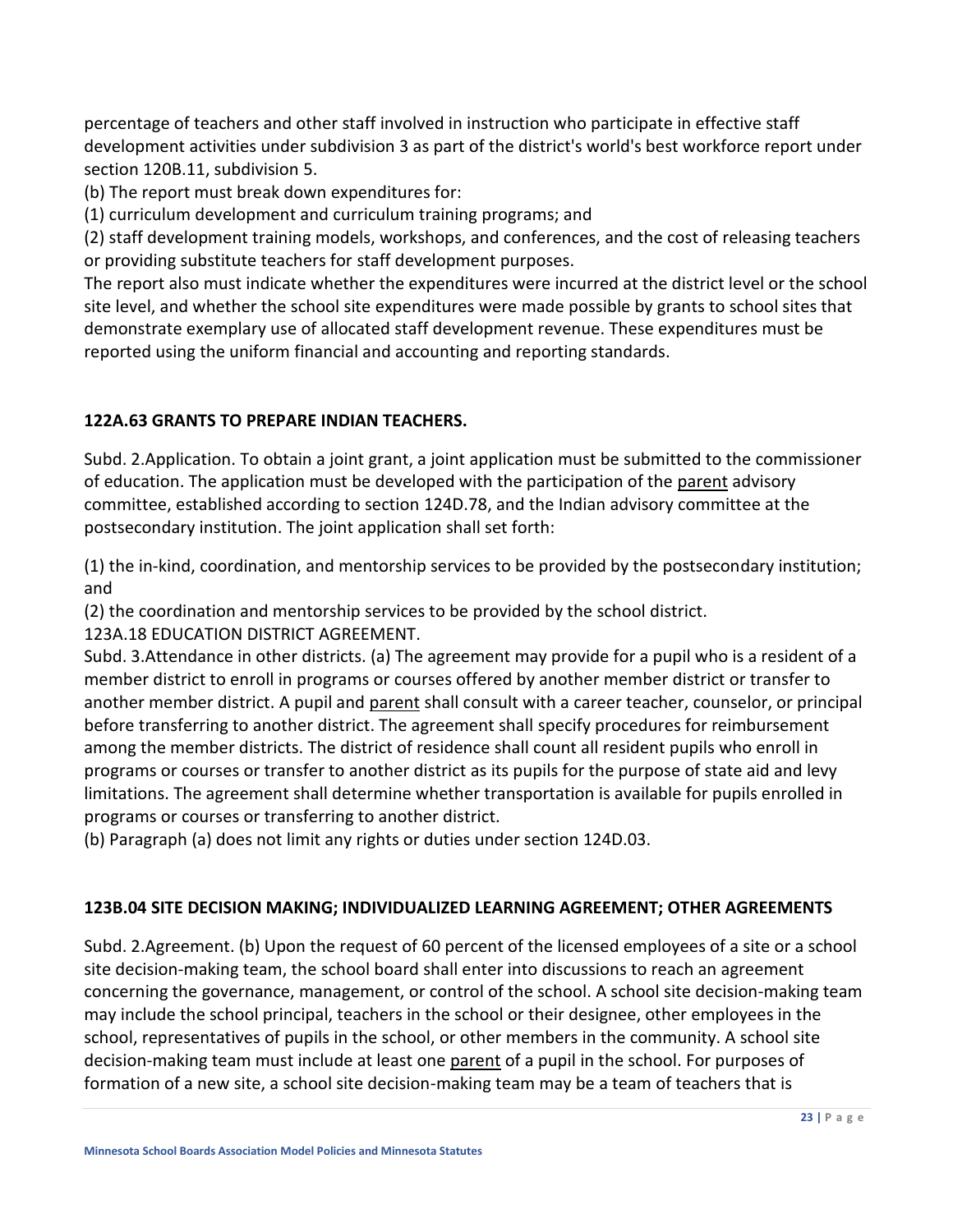recognized by the board as a site. The school site decision-making team shall include the school principal or other person having general control and supervision of the school. The site decisionmaking team must reflect the diversity of the education site. At least one-half of the members shall be employees of the district, unless an employee is the parent of a student enrolled in the school site, in which case the employee may elect to serve as a parent member of the site team.

### **123B.445 NONPUBLIC EDUCATION COUNCIL.**

(b) A parent or guardian of a nonpublic school pupil or a nonpublic school may file a complaint about services provided under sections 123B.40 to 123B.42, and 123B.44 to 123B.48 with the Nonpublic Education Council. The council may review the complaint and make a recommendation for resolution to the commissioner.

### **124D.128 LEARNING YEAR PROGRAM TO PROVIDE INSTRUCTION THROUGHOUT YEAR.**

Subd. 3.Student planning. A district, charter school, or state-approved alternative program must inform all pupils and their parents about the learning year program and that participation in the program is optional. A continual learning plan must be developed at least annually for each pupil with the participation of the pupil, parent or guardian, teachers, and other staff; each participant must sign and date the plan. The plan must specify the learning experiences that must occur during the entire fiscal year and are necessary for grade progression or, for secondary students, graduation. The plan must include:

(1) the pupil's learning objectives and experiences, including courses or credits the pupil plans to complete each year and, for a secondary pupil, the graduation requirements the student must complete;

(2) the assessment measurements used to evaluate a pupil's objectives;

(3) requirements for grade level or other appropriate progression; and

(4) for pupils generating more than one average daily membership in a given grade, an indication of which objectives were unmet.

The plan may be modified to conform to district schedule changes. The district may not modify the plan if the modification would result in delaying the student's time of graduation.

### **124D.151 VOLUNTARY PREKINDERGARTEN PROGRAM.**

Subd. 2.Program requirements. (a) A voluntary prekindergarten program provider must:

(1) provide instruction through play-based learning to foster children's social and emotional development, cognitive development, physical and motor development, and language and literacy skills, including the native language and literacy skills of English learners, to the extent practicable;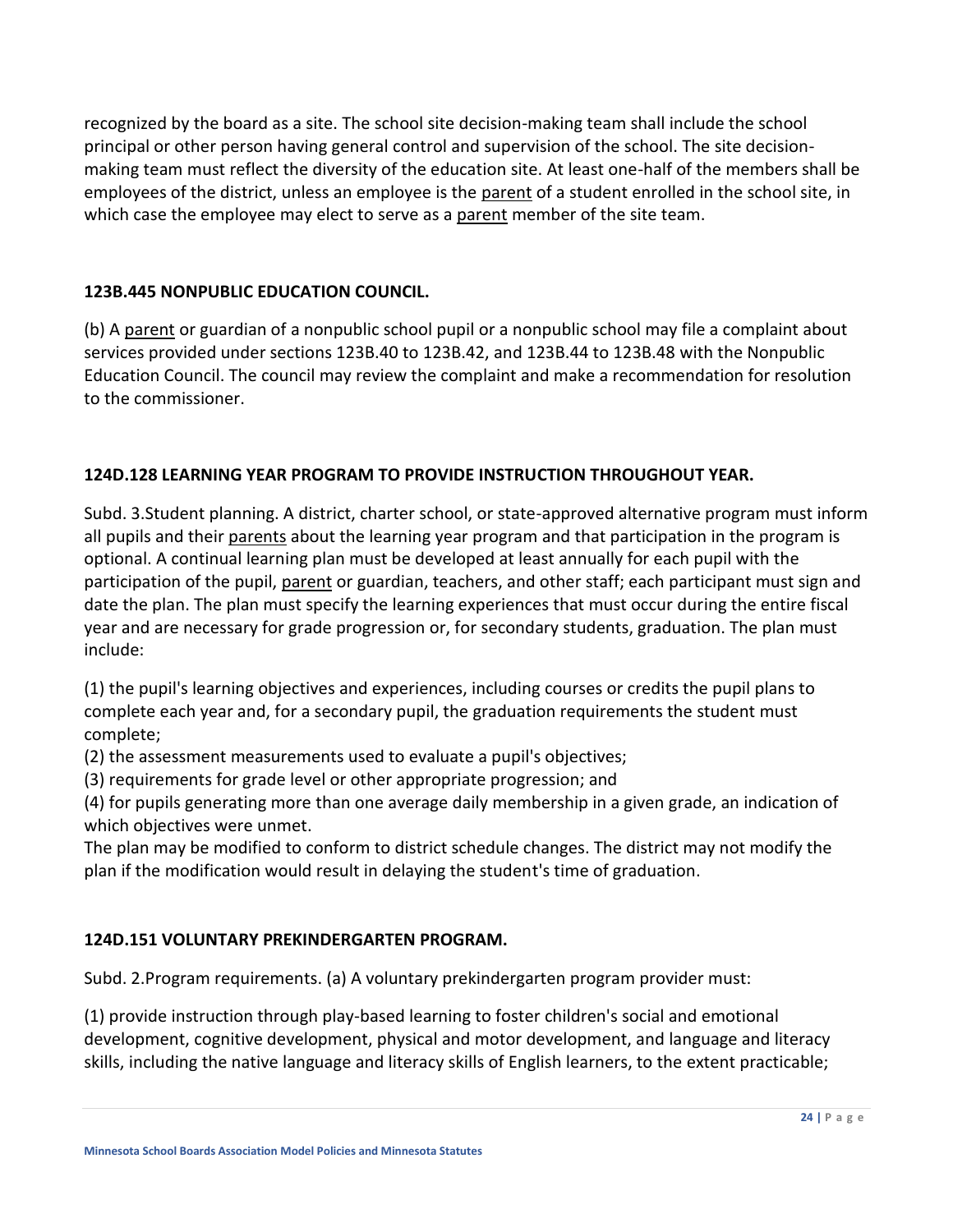(2) measure each child's cognitive and social skills using a formative measure aligned to the state's early learning standards when the child enters and again before the child leaves the program, screening and progress monitoring measures, and other age-appropriate versions from the stateapproved menu of kindergarten entry profile measures;

(3) provide comprehensive program content including the implementation of curriculum, assessment, and instructional strategies aligned with the state early learning standards, and kindergarten through grade 3 academic standards;

(4) provide instructional content and activities that are of sufficient length and intensity to address learning needs including offering a program with at least 350 hours of instruction per school year for a prekindergarten student;

(5) provide voluntary prekindergarten instructional staff salaries comparable to the salaries of local kindergarten through grade 12 instructional staff;

(6) coordinate appropriate kindergarten transition with families, community-based prekindergarten programs, and school district kindergarten programs;

(7) involve parents in program planning and transition planning by implementing parent engagement strategies that include culturally and linguistically responsive activities in prekindergarten through third grade that are aligned with early childhood family education under section [124D.13;](https://www.revisor.mn.gov/statutes/cite/124D.13)

(8) coordinate with relevant community-based services, including health and social service agencies, to ensure children have access to comprehensive services;

(9) coordinate with all relevant school district programs and services including early childhood special education, homeless students, and English learners;

(10) ensure staff-to-child ratios of one-to-ten and a maximum group size of 20 children;

(11) provide high-quality coordinated professional development, training, and coaching for both school district and community-based early learning providers that is informed by a measure of adult-child interactions and enables teachers to be highly knowledgeable in early childhood curriculum content, assessment, native and English language development programs, and instruction; and

(12) implement strategies that support the alignment of professional development, instruction, assessments, and prekindergarten through grade 3 curricula.

(b) A voluntary prekindergarten program must have teachers knowledgeable in early childhood curriculum content, assessment, native and English language programs, and instruction.

(c) Districts and charter schools must include their strategy for implementing and measuring the impact of their voluntary prekindergarten program under section [120B.11 a](https://www.revisor.mn.gov/statutes/cite/120B.11)nd provide results in their world's best workforce annual summary to the commissioner of education.

# **124D.19 COMMUNITY EDUCATION PROGRAMS; ADVISORY COUNCIL.**

Subdivision 1.Authorization.

Each school board may initiate a community education program in its district and provide for the general supervision of the program. Each board may, as it considers appropriate, employ community education staff to further the purposes of the community education program.

Subd. 2.Advisory council.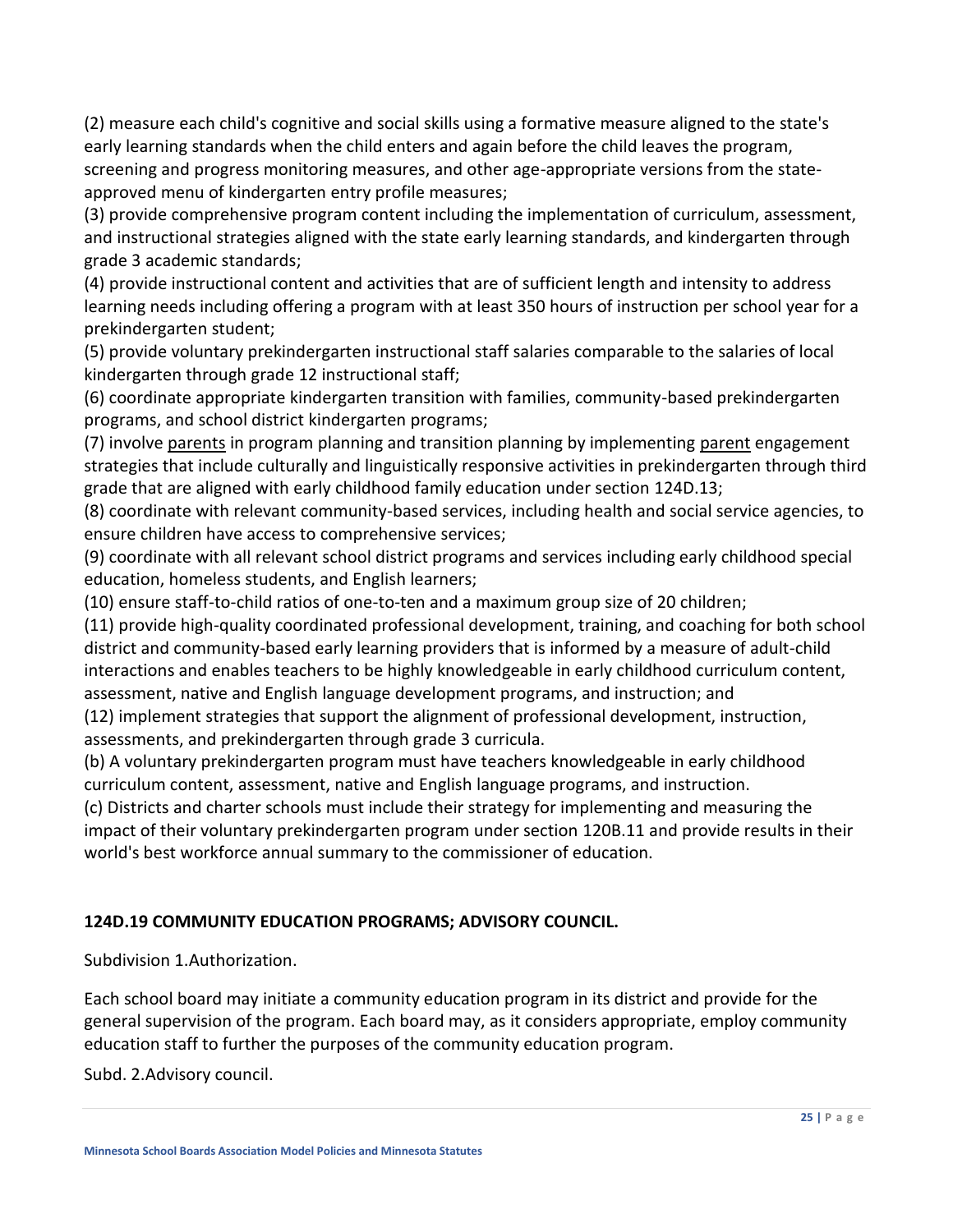Each board must provide for an advisory council to consist of members who represent: various service organizations; churches; public and nonpublic schools; local government including elected officials; public and private nonprofit agencies serving youth and families; parents; youth; park, recreation or forestry services of municipal or local government units located in whole or in part within the boundaries of the school district; and any other groups participating in the community education program in the school district.

Subd. 3.Community education director.

(a) Except as provided under paragraphs (b) and (c), each board shall employ a licensed community education director. The board shall submit the name of the person who is serving as director of community education under this section on the district's annual community education report to the commissioner.

(b) A board may apply to the Minnesota Board of School Administrators under Minnesota Rules, part [3512.0505,](https://www.revisor.mn.gov/rules/3512.0505) subpart 9, for authority to use an individual who is not licensed as a community education director.

(c) A board of a district with a total population of 6,000 or less may identify an employee who holds a valid superintendent license under Minnesota Rules, chapter 3512, to serve as director of community education. To be eligible for an exception under this paragraph, the board shall certify in writing to the commissioner that the district has not placed a licensed director of community education on unrequested leave. A principal serving as a community education director under this paragraph on June 1, 2011, may continue to serve in that capacity.

Subd. 4.Cooperation.

The council must function in cooperation with the community education director in an advisory capacity in the interest of promoting the goals and objectives of sections [124D.18](https://www.revisor.mn.gov/statutes/cite/124D.18) and [124D.19.](https://www.revisor.mn.gov/statutes/cite/124D.19)

Subd. 5.Policy to avoid program duplication.

Each council must adopt a policy to reduce and eliminate program duplication within the district.

Subd. 6.Summer programs.

Notwithstanding any law to the contrary, during the summer a school district may offer community education programs to elementary and secondary pupils. The district may use community education revenue received pursuant to section [124D.20](https://www.revisor.mn.gov/statutes/cite/124D.20) and charge fees for the cost of the programs.

Subd. 7.Programs for adults with disabilities.

A board may offer, as part of a community education program, a program for adults with disabilities. Boards are encouraged to offer programs cooperatively with other districts and organizations. Programs may not be limited to district residents. Programs may include:

- (1) services enabling the adults to participate in community activities or community education classes;
- (2) classes specifically for adults with disabilities;
- (3) outreach activities to identify adults needing service;
- (4) activities to increase public awareness of the roles of people with disabilities;
- (5) activities to enhance the role of people with disabilities in the community; and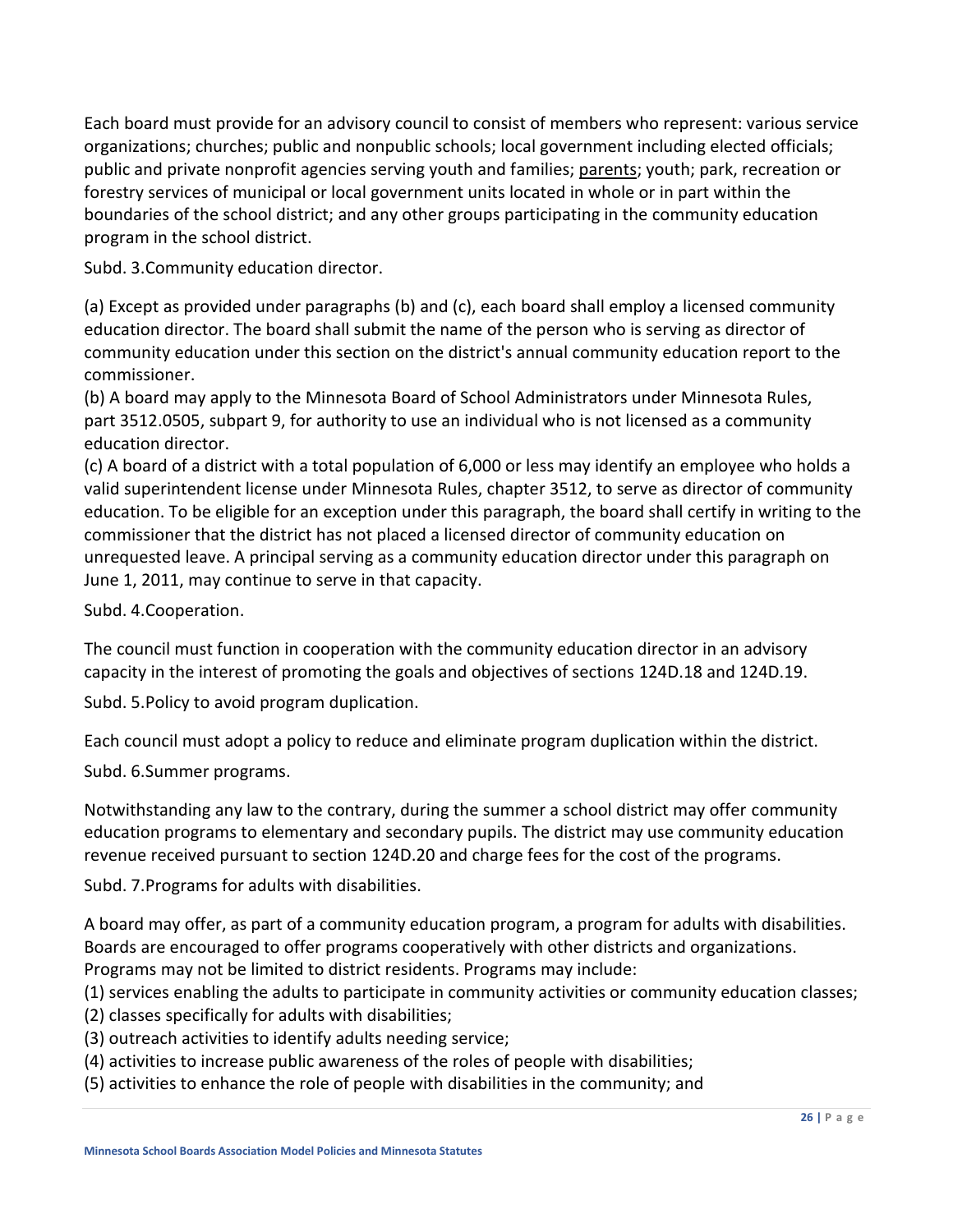(6) other direct and indirect services and activities benefiting adults with disabilities.

Subd. 8.Program approval.

To be eligible for revenue for the program for adults with disabilities, a program and budget must receive approval from the community education section in the department. Approval may be for five years. During that time, a board must report any significant changes to the department for approval. For programs offered cooperatively, the request for approval must include an agreement on the method by which local money is to be derived and distributed. A request for approval must include all of the following:

(1) characteristics of the people to be served;

- (2) description of the program services and activities;
- (3) program budget and amount of aid requested;
- (4) participation by adults with disabilities in developing the program;
- (5) assessment of the needs of adults with disabilities; and
- (6) cooperative efforts with community organizations.

Subd. 9.Youth development plans.

A district advisory council may prepare a youth development plan. The council is encouraged to use the state guidelines when developing the local plan. The school board may approve the youth development plan.

Subd. 10.Youth service programs.

(a) A school board may offer, as part of a community education program with a youth development program, a youth service program that provides young people with meaningful opportunities to become involved in their community, develop individual capabilities, make career connections, seek support networks and services, become active citizens, and address community needs through youth service. The board may award up to one credit, or the equivalent, toward graduation for a pupil who completes the youth service requirements of the district. The community education advisory council, after considering the results of the commissioner's study under section [124D.50, subdivision 1,](https://www.revisor.mn.gov/statutes/cite/124D.50#stat.124D.50.1) must design the program in cooperation with the district planning, evaluating and reporting committee and local organizations that train volunteers or need volunteers' services.

(b) Programs must include:

(1) preliminary training for pupil volunteers conducted, when possible, by organizations experienced in such training;

(2) supervision of the pupil volunteers to ensure appropriate placement and adequate learning opportunity;

(3) sufficient opportunity, in a positive setting for human development, for pupil volunteers to develop general skills in preparation for employment, to enhance self-esteem and self-worth, and to give genuine service to their community;

- (4) integration of academic learning with the service experience; and
- (5) integration of youth community service with elementary and secondary curriculum.
- (c) Youth service projects include, but are not limited to, the following:
- (1) human services for the elderly, including home care and related services;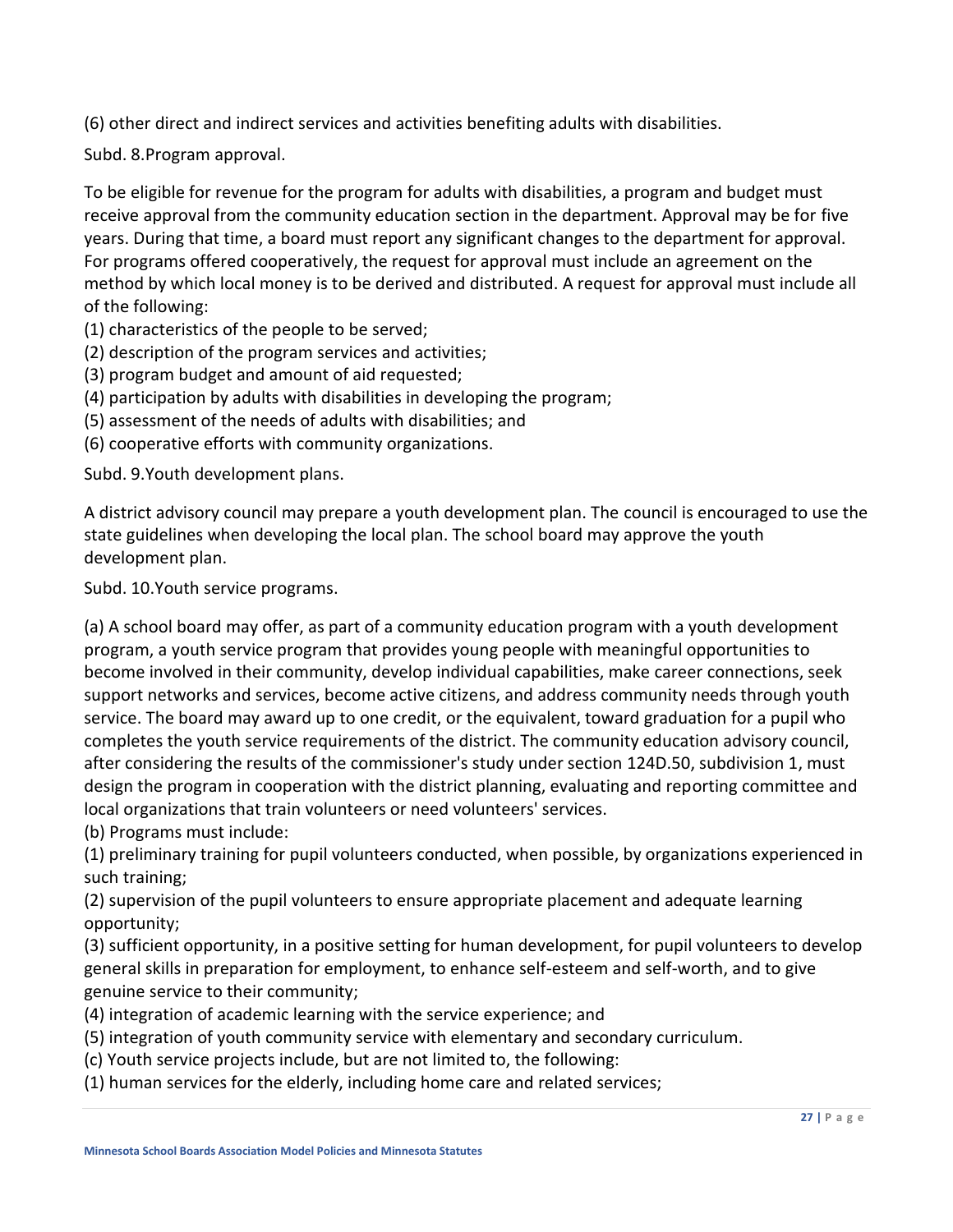(2) tutoring and mentoring;

(3) training for and providing emergency services;

(4) services at extended day programs;

(5) environmental services; and

(6) service-learning programs in which schools, including postsecondary schools, and employers work together with young people to provide them with meaningful opportunities for community service and with the academic and technical skills that employers require.

(d) A youth service project must have a community sponsor that may be a governmental unit or nonprofit organization. To assure that pupils provide additional services, each sponsor must assure that pupil services do not displace employees or reduce the workload of any employee.

(e) The commissioner shall assist districts in planning youth service programs, implementing programs, and developing recommendations for obtaining community sponsors.

Subd. 11.School-age care programs.

(a) A school board may offer, as part of a community education program, a school-age care program for children from kindergarten through grade 6 for the purpose of expanding students' learning opportunities. If the school board chooses not to offer a school-age care program, it may allow an appropriate insured community group, for profit entity or nonprofit organization to use available school facilities for the purpose of offering a school-age care program.

(b) A school-age care program must include the following:

(1) adult supervised programs while school is not in session;

(2) parental involvement in program design and direction;

(3) partnerships with the kindergarten through grade 12 system, and other public, private, or nonprofit entities;

(4) opportunities for trained secondary school pupils to work with younger children in a supervised setting as part of a community service program; and

(5) access to available school facilities, including the gymnasium, sports equipment, computer labs, and media centers, when not otherwise in use as part of the operation of the school. The school district may establish reasonable rules relating to access to these facilities and may require that:

(i) the organization request access to the facilities and prepare and maintain a schedule of proposed use;

(ii) the organization provide evidence of adequate insurance to cover the activities to be conducted in the facilities; and

(iii) the organization prepare and maintain a plan demonstrating the adequacy and training of staff to supervise the use of the facilities.

(c) The district may charge a sliding fee based upon family income for school-age care programs. The district may receive money from other public or private sources for the school-age care program. The board of the district must develop standards for school-age child care programs. The commissioner of education may not adopt rules for school-age care programs.

(d) The district shall maintain a separate account within the community services fund for all funds related to the school-age care program.

(e) A district is encouraged to coordinate the school-age care program with its special education, vocational education, adult basic education, early childhood family education programs, kindergarten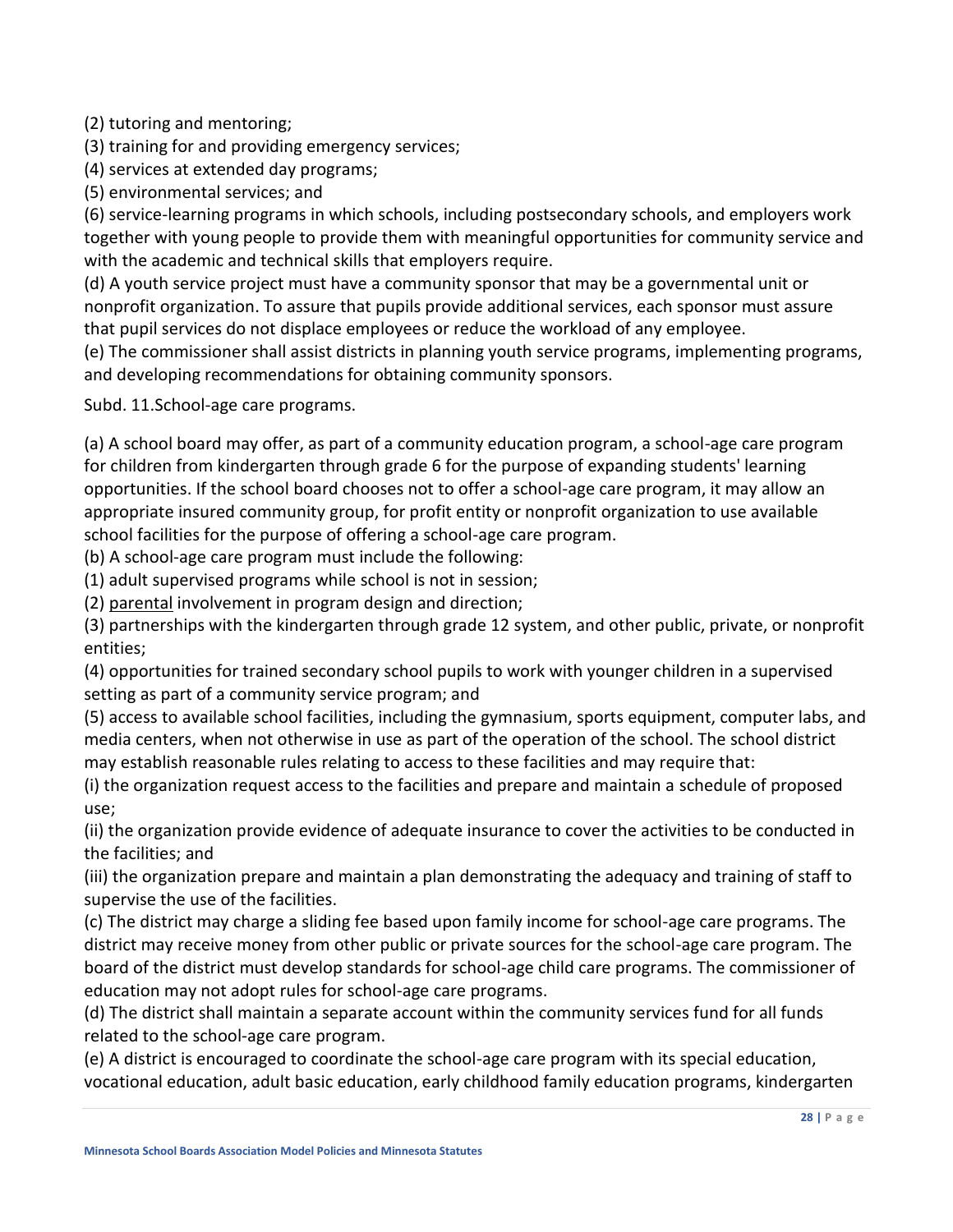through grade 12 instruction and curriculum services, youth development and youth service agencies, and with related services provided by other governmental agencies and nonprofit agencies.

Subd. 12.Youth after-school enrichment programs.

Each district operating a community education program under this section may establish a youth afterschool enrichment program to maintain and expand participation by school-age youth in supervised activities during nonschool hours. The youth after-school enrichment programs must include activities that support development of social, mental, physical, and creative abilities of school-age youth; provide structured youth programs during high-risk times; and design programming to promote youth leadership development and improved academic performance.

Subd. 13.Youth after-school enrichment program goals.

The goals of youth after-school enrichment programs are to:

- (1) collaborate with and leverage existing community resources that have demonstrated effectiveness;
- (2) reach out to children and youth, including at-risk youth, in the community;
- (3) increase the number of children participating in adult-supervised programs during nonschool hours;
- (4) support academic achievement; and
- (5) increase skills in technology, the arts, sports, and other activities.

Subd. 14.Community education; annual report.

Each district offering a community education program under this section must annually report to the department information regarding each community education program, including youth after-school enrichment programs, that receives aid or levy.

### **124D.75 LICENSES FOR AMERICAN INDIAN LANGUAGE AND CULTURE EDUCATION TEACHERS; EXEMPTIONS.**

Subd. 9.Affirmative efforts in hiring. In hiring for all positions in these programs, school districts and participating schools shall give preference to and make affirmative efforts to seek, recruit, and employ persons who share the culture of the American Indian children who are enrolled in the program. The district or participating school must provide procedures for the involvement of the parent advisory committees in the recruitment, screening, and selection of applicants. This subdivision shall not be construed to limit the school board's authority to hire and discharge personnel.

### **124D.78 PARENT AND COMMUNITY PARTICIPATION.**

Subdivision 1.Parent committee. School boards and American Indian schools must provide for the maximum involvement of parents of children enrolled in education programs, programs for elementary and secondary grades, special education programs, and support services. Accordingly, the board of a school district in which there are ten or more American Indian students enrolled and each American Indian school must establish an American Indian education parent advisory committee. If a committee whose membership consists of a majority of parents of American Indian children has been or is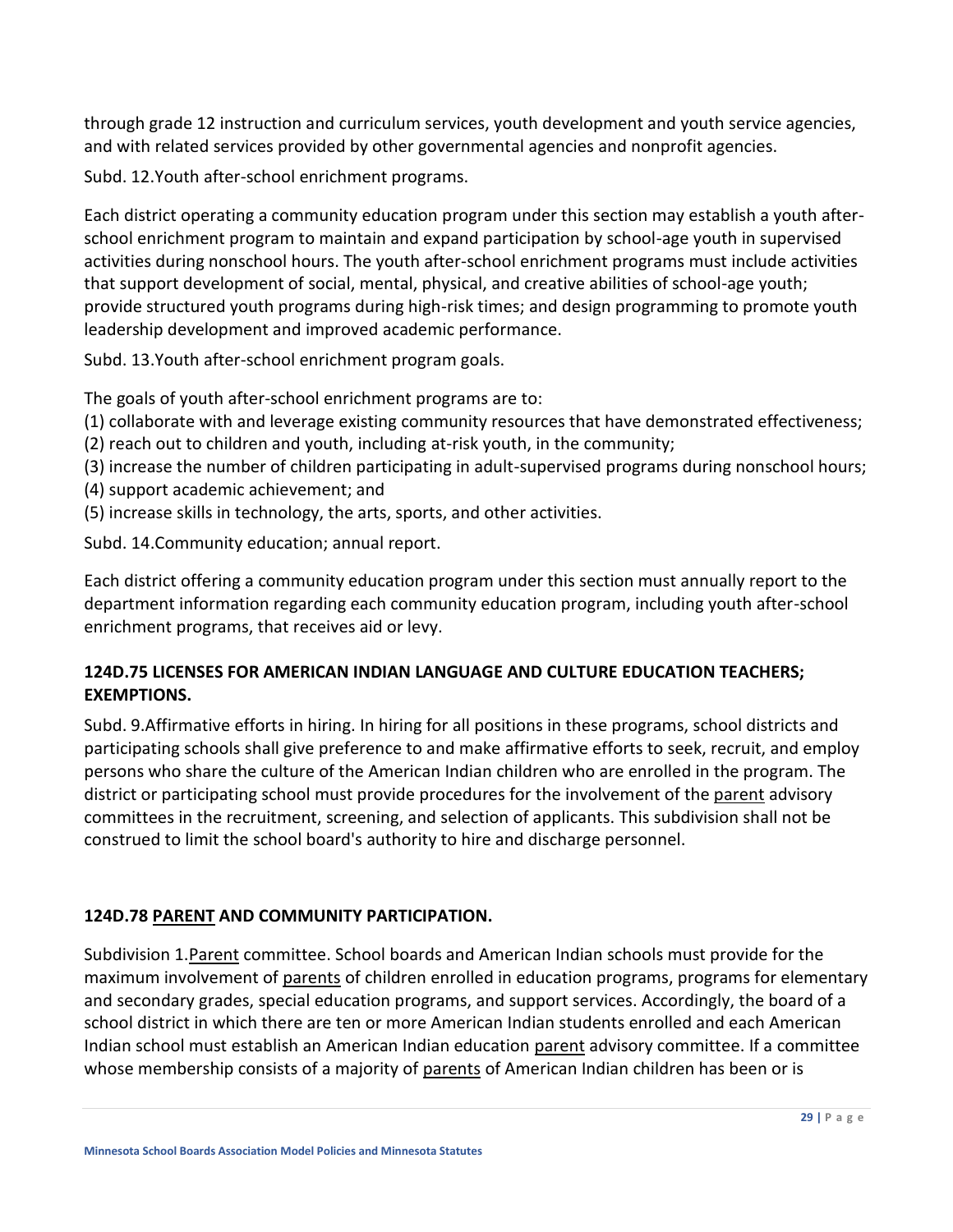established according to federal, tribal, or other state law, that committee may serve as the committee required by this section and is subject to, at least, the requirements of this subdivision and subdivision 2.

The American Indian education parent advisory committee must develop its recommendations in consultation with the curriculum advisory committee required by section [120B.11, subdivision 3.](https://www.revisor.mn.gov/statutes/cite/120B.11#stat.120B.11.3) This committee must afford parents the necessary information and the opportunity effectively to express their views concerning all aspects of American Indian education and the educational needs of the American Indian children enrolled in the school or program. The school board or American Indian school must ensure that programs are planned, operated, and evaluated with the involvement of and in consultation with parents of students served by the programs.

Subd. 2.Resolution of concurrence. Prior to March 1, the school board or American Indian school must submit to the department a copy of a resolution adopted by the American Indian education parent advisory committee. The copy must be signed by the chair of the committee and must state whether the committee concurs with the educational programs for American Indian students offered by the school board or American Indian school. If the committee does not concur with the educational programs, the reasons for nonconcurrence and recommendations shall be submitted directly to the school board with the resolution. By resolution, the board must respond in writing within 60 days, in cases of nonconcurrence, to each recommendation made by the committee and state its reasons for not implementing the recommendations.

Subd. 3. Membership. The American Indian education parent advisory committee must be composed of parents of children eligible to be enrolled in American Indian education programs; secondary students eligible to be served; American Indian language and culture education teachers and paraprofessionals; American Indian teachers; counselors; adult American Indian people enrolled in educational programs; and representatives from community groups. A majority of each committee must be parents of children enrolled or eligible to be enrolled in the programs. The number of parents of American Indian and non-American Indian children shall reflect approximately the proportion of children of those groups enrolled in the programs.

Subd. 4.Alternate committee. If the organizational membership or the board of directors of an American Indian school consists of parents of children attending the school, that membership or board may serve also as the American Indian education parent advisory committee.

### **124D.895 PARENTAL INVOLVEMENT PROGRAMS.**

Subdivision 1.Program goals. The department, in consultation with the state curriculum advisory committee, must develop guidelines and model plans for parental involvement programs that will:

(1) engage the interests and talents of parents or guardians in recognizing and meeting the emotional, intellectual, native and English language development, and physical needs of their school-age children; (2) promote healthy self-concepts among parents or guardians and other family members;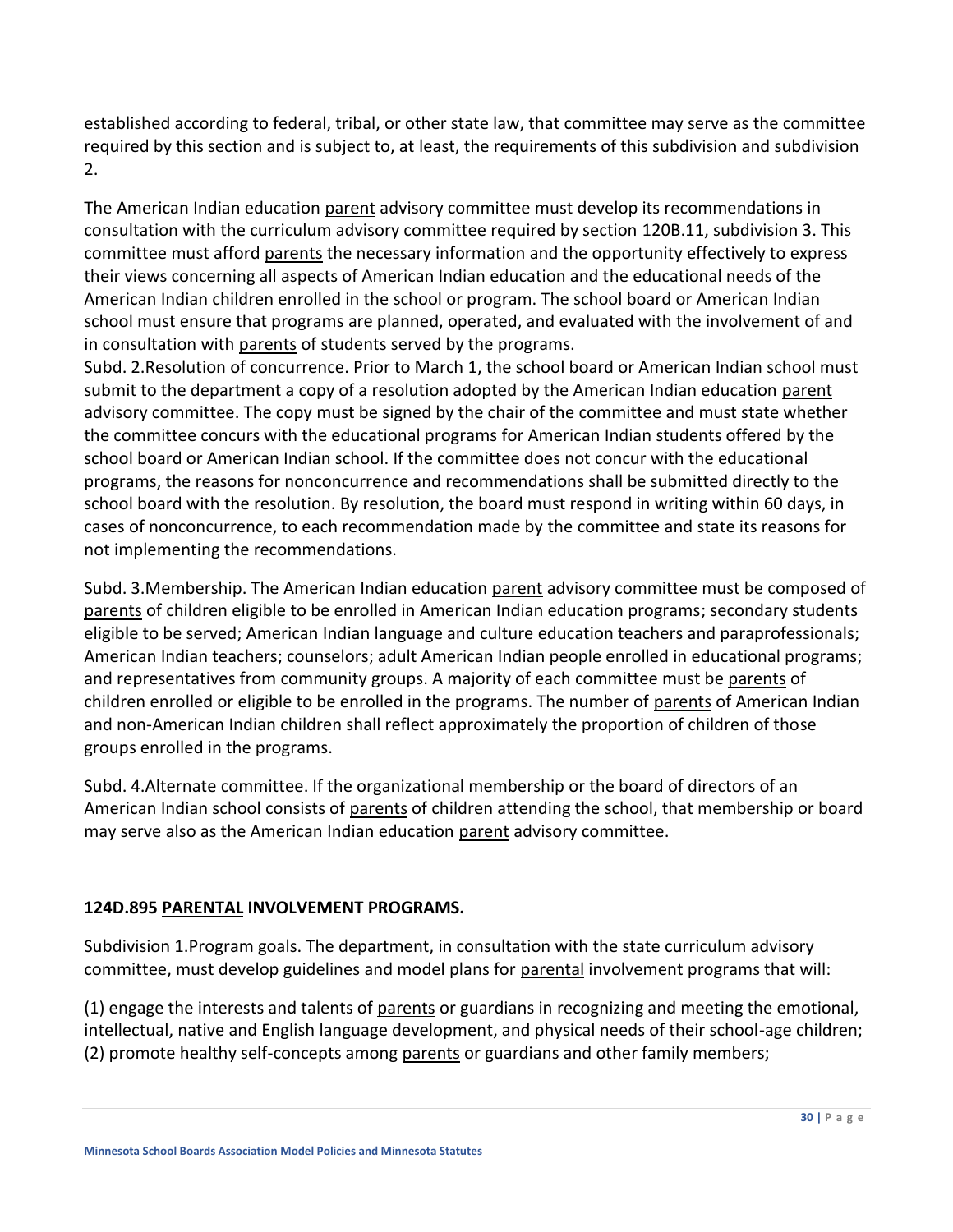(3) offer parents or guardians a chance to share and learn about educational skills, techniques, and ideas;

(4) provide creative learning experiences for parents or guardians and their school-age children, including involvement from parents or guardians of color;

(5) encourage parents to actively participate in their district's curriculum advisory committee under section [120B.11](https://www.revisor.mn.gov/statutes/cite/120B.11) in order to assist the school board in improving children's education programs; (6) encourage parents to help in promoting school desegregation/integration under sections [124D.861](https://www.revisor.mn.gov/statutes/cite/124D.861) and [124D.862;](https://www.revisor.mn.gov/statutes/cite/124D.862) and

(7) partner with parents in establishing a positive school climate by developing and implementing prevention and intervention programs on prohibited conduct under section [121A.031.](https://www.revisor.mn.gov/statutes/cite/121A.031)

Subd. 2.Plan contents. Model plans for a parental involvement program must include at least the following:

(1) program goals;

(2) means for achieving program goals;

(3) methods for informing parents or guardians, in a timely way, about the program;

(4) strategies for ensuring the full participation of parents or guardians, including those parents or guardians who lack literacy skills or whose native language is not English, including the involvement of parents or guardians of color;

(5) procedures for coordinating the program with kindergarten through grade 12 curriculum, with parental involvement programs currently available in the community, with the world's best workforce under section [120B.11,](https://www.revisor.mn.gov/statutes/cite/120B.11) and with other education facilities located in the community;

(6) strategies for training teachers and other school staff to work effectively with parents and guardians;

(7) procedures for <u>parents</u> or guardians and educators to evaluate and report progress toward program goals; and

(8) a mechanism for convening a local community advisory committee composed primarily of parents or guardians to advise a district on implementing a parental involvement program.

Subd. 3.Plan activities. Activities contained in the model plans must include:

(1) educational opportunities for families that enhance children's learning and native and English language development;

(2) educational programs for parents or guardians on families' educational responsibilities and resources;

(3) the hiring, training, and use of parental involvement liaison workers to coordinate family involvement activities and to foster linguistic and culturally competent communication among families, educators, and students, consistent with the definition of culturally competent under section [120B.30,](https://www.revisor.mn.gov/statutes/cite/120B.30#stat.120B.30.1)  [subdivision 1,](https://www.revisor.mn.gov/statutes/cite/120B.30#stat.120B.30.1) paragraph (q);

(4) curriculum materials and assistance in implementing home and community-based learning activities that reinforce and extend classroom instruction and student motivation;

(5) technical assistance, including training to design and carry out family involvement programs;

(6) parent resource centers;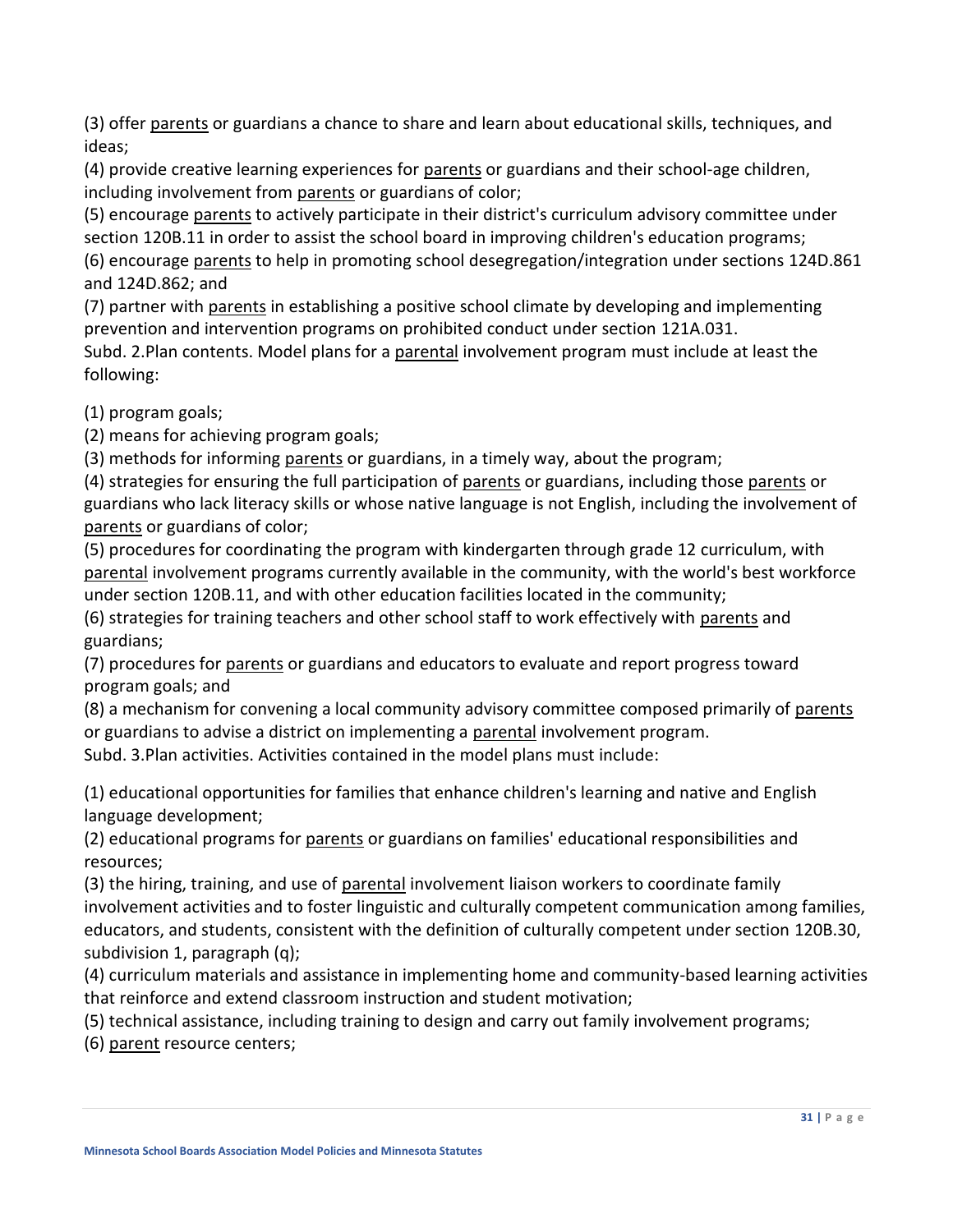(7) parent training programs and reasonable and necessary expenditures associated with parents' attendance at training sessions;

(8) reports to parents on children's progress;

(9) use of parents as classroom volunteers, or as volunteers in before and after school programs for school-age children, tutors, and aides;

(10) soliciting parents' suggestions in planning, developing, and implementing school programs;

(11) educational programs and opportunities for parents or guardians that are multicultural, multilingual, gender fair, and disability sensitive;

(12) involvement in a district's curriculum advisory committee or a site team under section [120B.11;](https://www.revisor.mn.gov/statutes/cite/120B.11) and

(13) opportunities for parent involvement in developing, implementing, or evaluating school and district desegregation/integration plans under sections [124D.861](https://www.revisor.mn.gov/statutes/cite/124D.861) and [124D.862.](https://www.revisor.mn.gov/statutes/cite/124D.862)

### **124D.8955 PARENT AND FAMILY INVOLVEMENT POLICY.**

(a) In order to promote and support student achievement, a local school board is encouraged to formally adopt and implement a parent and family involvement policy that promotes and supports: (1) oral and written communication between home and school that is regular, two-way, meaningful, and in families' native language;

(2) parenting skills;

(3) parents and caregivers who play an integral role in assisting student learning and learn about fostering students' academic success and learning at home and school;

(4) welcoming parents in the school and using networks that support families' cultural connections, seeking their support and assistance;

(5) partnerships with parents in the decisions that affect children and families in the schools; and

(6) providing community resources to strengthen schools, families, and student learning, including establishing a safe and supportive school climate by developing and implementing prevention and intervention programs on prohibited conduct under section [121A.031.](https://www.revisor.mn.gov/statutes/cite/121A.031)

(b) A school board that implements a parent and family involvement policy under paragraph (a) must convene an advisory committee composed of an equal number of resident parents who are not district employees and school staff to make recommendations to the board on developing and evaluating the board's parent and family involvement policy. If possible, the advisory committee must represent the diversity of the district. The advisory committee must consider the district's demographic diversity and barriers to parent involvement when developing its recommendations. The advisory committee must recommend to the school board and district or school how programs serving children and adolescents can collaborate on:

- (1) understanding child and adolescent development;
- (2) encouraging healthy communication between parents and children;
- (3) managing students' behavior through positive reinforcement;
- (4) establishing expectations for student behavior;
- (5) providing media and Internet limits and supervision; and
- (6) promoting resilience and reducing risks for children.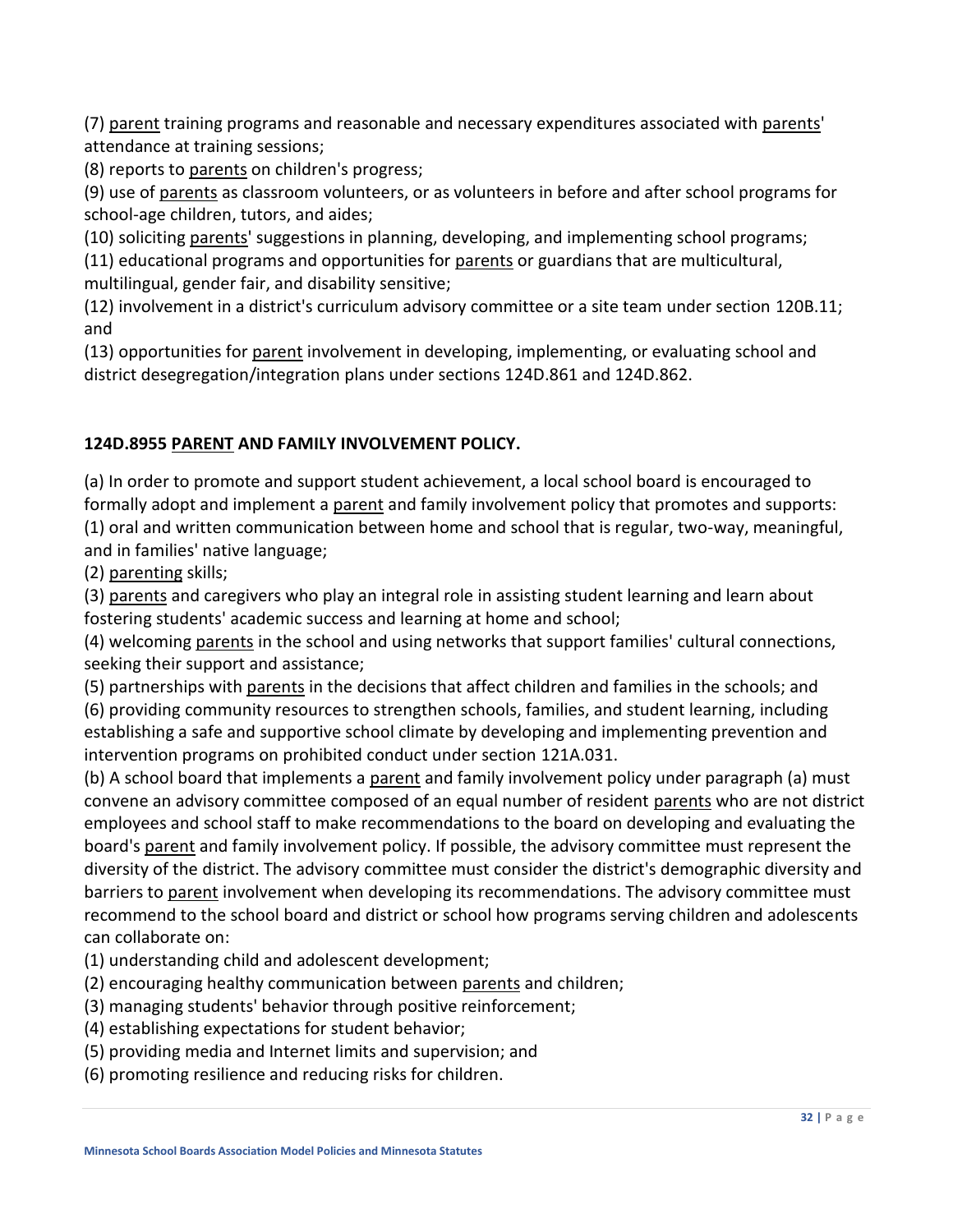The advisory committee must present its recommendations to the board for board consideration. (c) The board must consider research-based best practices when implementing this policy.

(d) The board periodically must review this policy to determine whether it is aligned with the most current research findings on parent involvement policies and practices and how effective the policy is in supporting increased student achievement.

(e) Nothing in this section obligates a school district to exceed any parent or family involvement requirement under federal law.

### **124E.07 BOARD OF DIRECTORS.**

Subd. 3.Membership criteria. (a) The ongoing charter school board of directors shall have at least five nonrelated members and include: (1) at least one licensed teacher who is employed as a teacher at the school or provides instruction under contract between the charter school and a cooperative; (2) at least one parent or legal guardian of a student enrolled in the charter school who is not an employee of the charter school; and (3) at least one interested community member who resides in Minnesota, is not employed by the charter school, and does not have a child enrolled in the school. The board structure may include a majority of teachers under this paragraph or parents or community members, or it may have no clear majority. The chief financial officer and the chief administrator may only serve as ex-officio nonvoting board members. No charter school employees shall serve on the board other than teachers under clause (1). Contractors providing facilities, goods, or services to a charter school shall not serve on the board of directors of the charter school.

### **125A.24 PARENT ADVISORY COUNCILS.**

In order to increase the involvement of parents of children with disabilities in district policy making and decision making, school districts must have a special education advisory council that is incorporated into the district's special education system plan.

(1) This advisory council may be established either for individual districts or in cooperation with other districts who are members of the same special education cooperative.

(2) A district may set up this council as a subgroup of an existing board, council, or committee. (3) At least half of the designated council members must be parents of students with a disability. When a nonpublic school is located in the district, the council must include at least one member who is a parent of a nonpublic school student with a disability, or an employee of a nonpublic school if no parent of a nonpublic school student with a disability is available to serve. Each local council must meet no less than once each year. The number of members, frequency of meetings, and operational procedures are to be locally determined.

# **125A.29 RESPONSIBILITIES OF COUNTY BOARDS AND SCHOOL BOARDS.**

(b) Appropriate early intervention services include services provided in conformity with an IFSP that are designed to meet the special developmental needs of an eligible child and the needs of the child's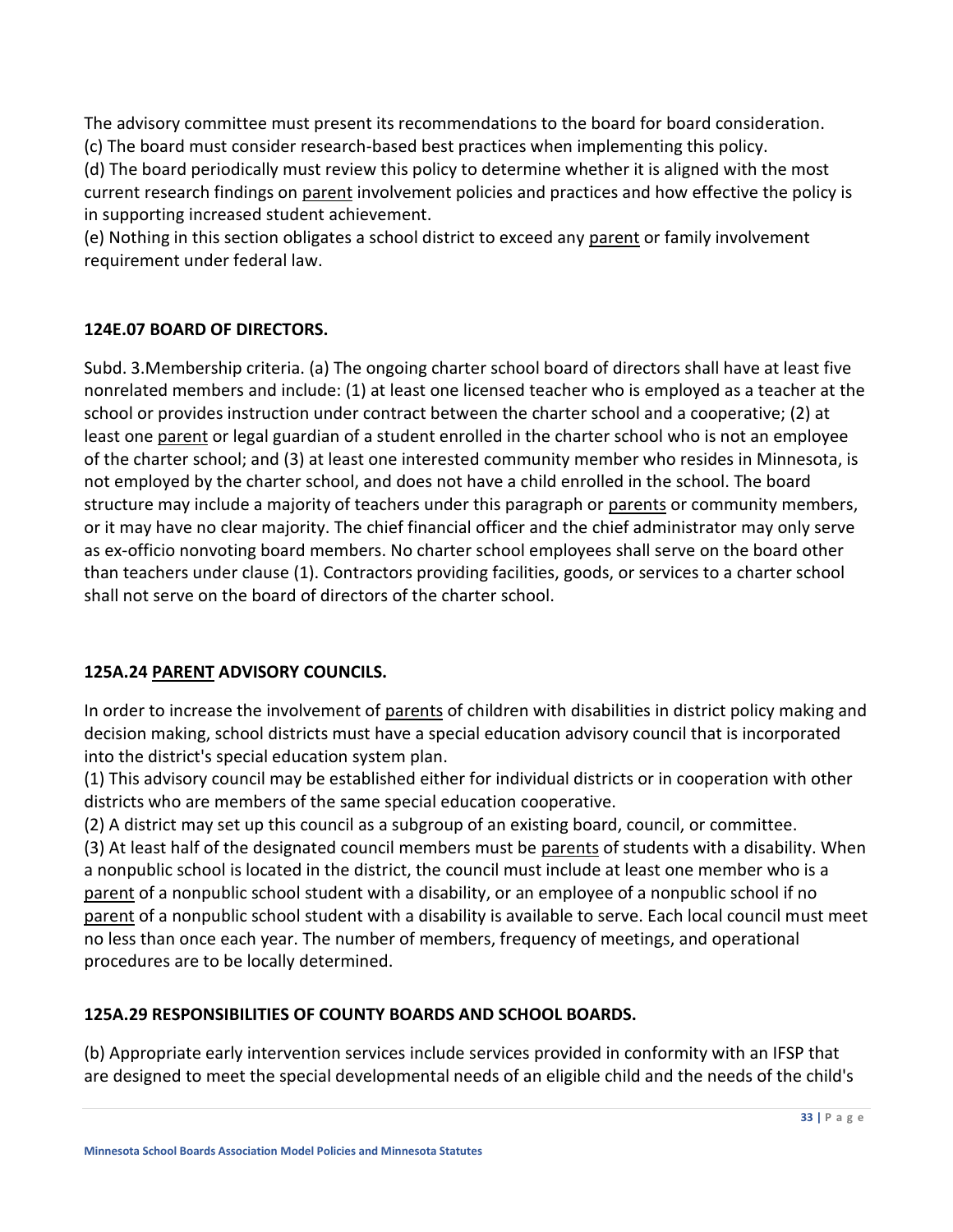family related to enhancing the child's development and that are selected in collaboration with the parent. These services include core early intervention services and additional early intervention services listed in this section and infant and toddler intervention services defined under United States Code, title 20, sections 1431 to 1444, and Code of Federal Regulations, title 34, section 303, including service coordination under section [125A.33.](https://www.revisor.mn.gov/statutes/cite/125A.33)

### **125A.43 MEDIATION PROCEDURE.**

(a) The commissioner, or the commissioner's designee, of the state lead agency must use federal funds to provide mediation for the activities in paragraphs (b) and (c).

(b) A parent may resolve a dispute regarding issues in section [125A.42, paragraph \(b\),](https://www.revisor.mn.gov/statutes/cite/125A.42) clause (5), through mediation. If the parent chooses mediation, mediation must be voluntary on the part of the parties. The parent and the public agencies must complete the mediation process within 30 calendar days of the date the Department of Education receives a parent's written request for mediation unless a district declines mediation. The mediation process may not be used to delay a parent's right to a due process hearing. The written, signed mediation agreement is binding on both parties and is enforceable in any state court of competent jurisdiction or in a district court of the United States. (c) Resolution of a dispute through mediation, or other form of alternative dispute resolution, is not limited to formal disputes arising from the objection of a parent or guardian and is not limited to the period following a request for a due process hearing.

(d) The commissioner shall provide training and resources to school districts to facilitate early identification of disputes and access to mediation.

(e) The local primary agency may request mediation on behalf of involved agencies when there are disputes between agencies regarding responsibilities to coordinate, provide, pay for, or facilitate payment for early intervention services.

### **125A.50 ALTERNATIVE DELIVERY OF SPECIALIZED INSTRUCTIONAL SERVICES.**

Subd. 2.Application contents. The application must set forth:

(1) instructional services available to eligible pupils under section [124D.66, subdivision 2,](https://www.revisor.mn.gov/statutes/cite/124D.66#stat.124D.66.2) and pupils with a disability under section [125A.02;](https://www.revisor.mn.gov/statutes/cite/125A.02)

(2) criteria to select pupils for the program and the assessment procedures to determine eligibility;

(3) involvement in the program of parents of pupils in the program, parent advocates, and community special education advocates;

(4) accounting procedures to document that federal special education money is used to supplement or increase the level of special education instruction and related services provided with state and local revenue, but in no case to supplant the state and local revenue, and that districts are expending at least the amount for special education instruction and related services required by federal law; (5) the role of general and special education teachers in planning, implementing, and evaluating the program;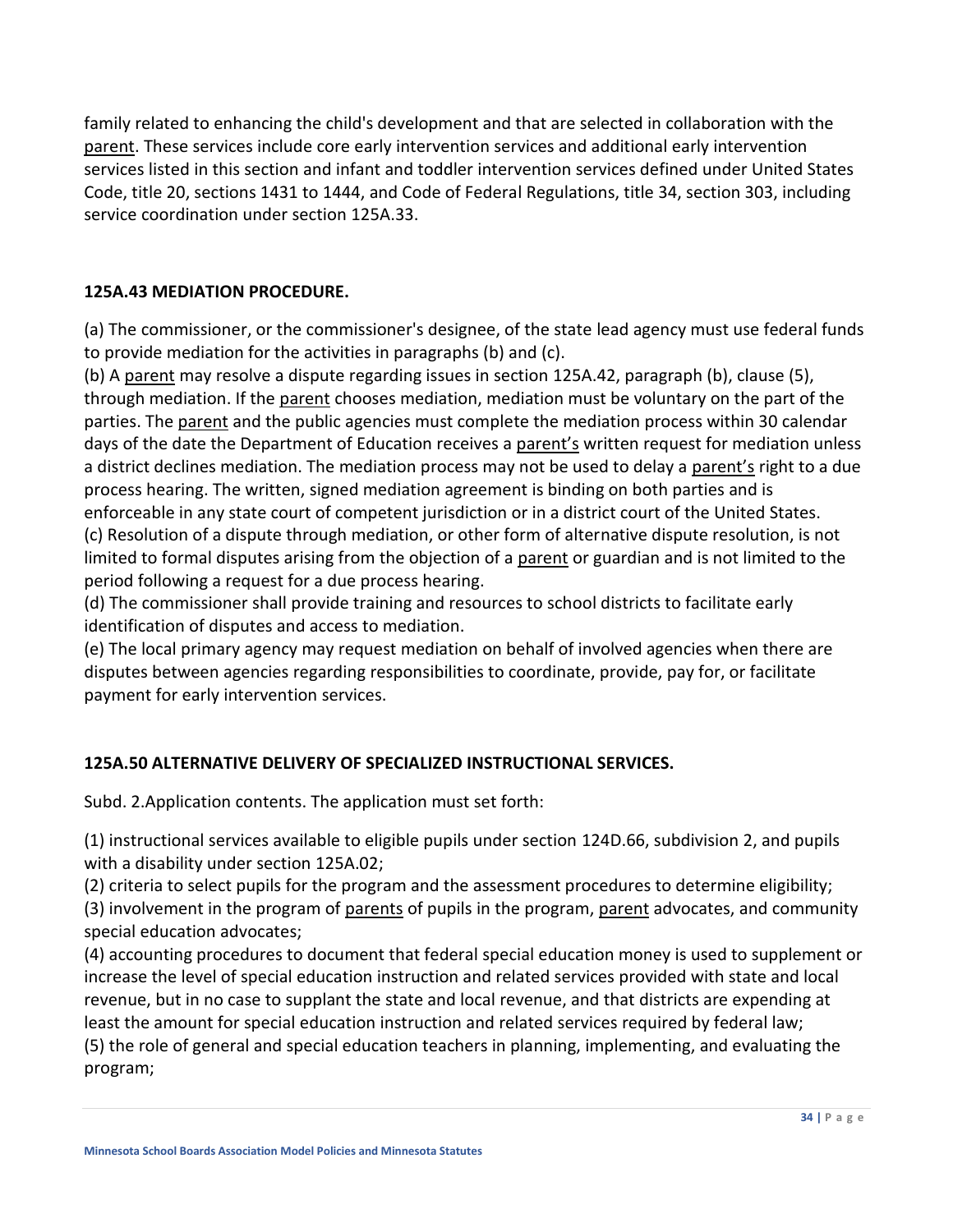- (6) an annual budget detailing program expenditures; and
- (7) other information requested by the commissioner.

#### **125A.62 DUTIES OF THE BOARD OF THE MINNESOTA STATE ACADEMIES.**

Subd. 5.Planning, evaluation, and reporting. To the extent required in school districts, the board must establish a process for the academies to include parent and community input in the planning, evaluation, and reporting of curriculum and pupil achievement.

#### **126C.15 BASIC SKILLS REVENUE; COMPENSATORY EDUCATION REVENUE.**

Subdivision 1.Use of revenue. The basic skills revenue under section [126C.10, subdivision 4,](https://www.revisor.mn.gov/statutes/cite/126C.10#stat.126C.10.4) must be reserved and used to meet the educational needs of pupils who enroll under-prepared to learn and whose progress toward meeting state or local content or performance standards is below the level that is appropriate for learners of their age. Basic skills revenue may also be used for programs designed to prepare children and their families for entry into school whether the student first enrolls in kindergarten or first grade. Any of the following may be provided to meet these learners' needs:

(1) direct instructional services under the assurance of mastery program according to section [124D.66;](https://www.revisor.mn.gov/statutes/cite/124D.66) (2) remedial instruction in reading, language arts, mathematics, other content areas, or study skills to improve the achievement level of these learners;

(3) additional teachers and teacher aides to provide more individualized instruction to these learners through individual tutoring, lower instructor-to-learner ratios, or team teaching;

(4) a longer school day or week during the regular school year or through a summer program that may be offered directly by the site or under a performance-based contract with a community-based organization;

(5) comprehensive and ongoing staff development consistent with district and site plans according to section [122A.60](https://www.revisor.mn.gov/statutes/cite/122A.60) and to implement plans under section [120B.12,](https://www.revisor.mn.gov/statutes/cite/120B.12) subdivision 4a, for teachers, teacher aides, principals, and other personnel to improve their ability to identify the needs of these learners and provide appropriate remediation, intervention, accommodations, or modifications;

(6) instructional materials, digital learning, and technology appropriate for meeting the individual needs of these learners;

(7) programs to reduce truancy, encourage completion of high school, enhance self-concept, provide health services, provide nutrition services, provide a safe and secure learning environment, provide coordination for pupils receiving services from other governmental agencies, provide psychological services to determine the level of social, emotional, cognitive, and intellectual development, and provide counseling services, guidance services, and social work services;

(8) bilingual programs, bicultural programs, and programs for English learners;

(9) all-day kindergarten;

(10) early education programs, parent-training programs, school readiness programs, kindergarten programs for four-year-olds, voluntary home visits under section [124D.13,](https://www.revisor.mn.gov/statutes/cite/124D.13) subdivision 4, and other outreach efforts designed to prepare children for kindergarten;